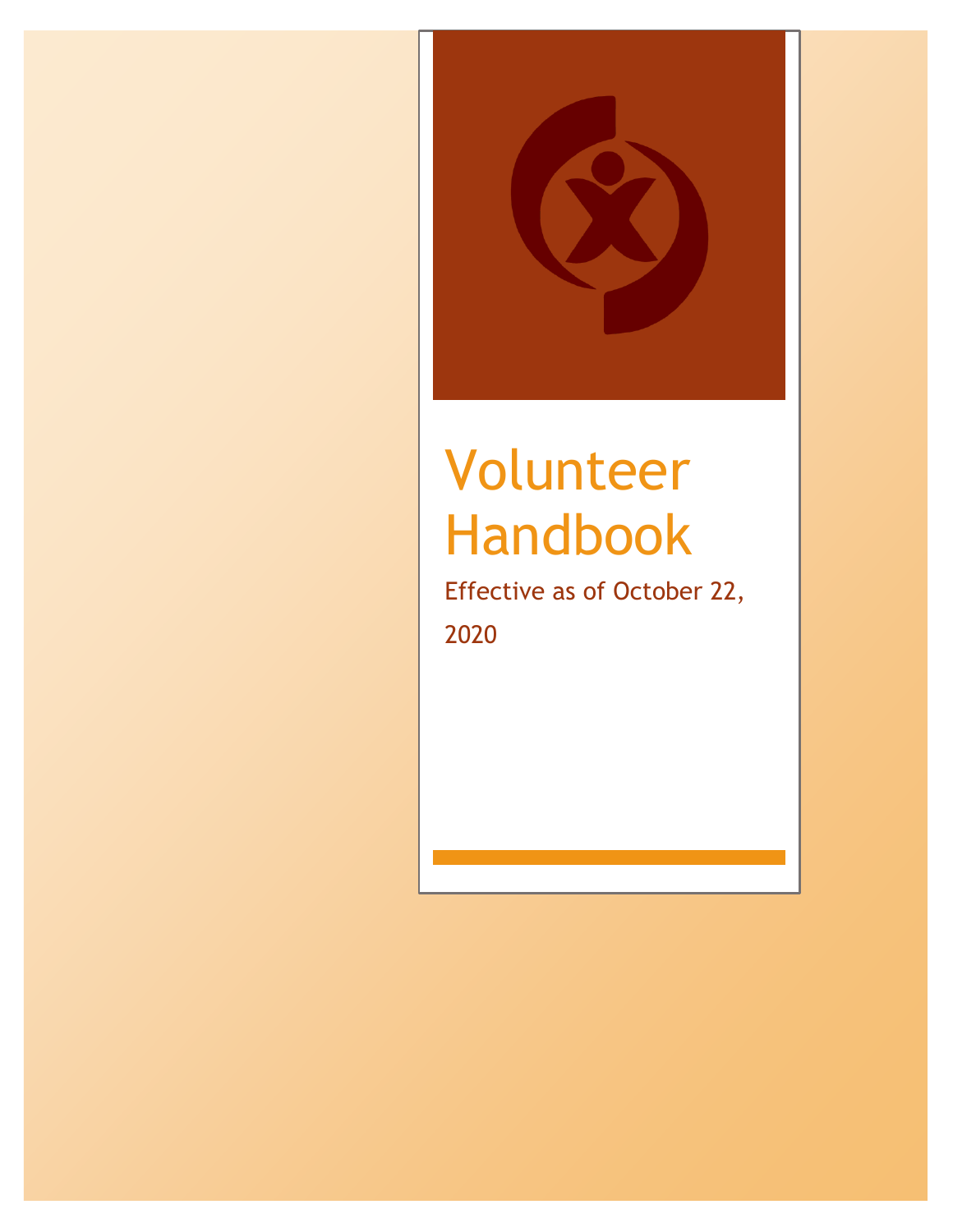# **Table of Contents**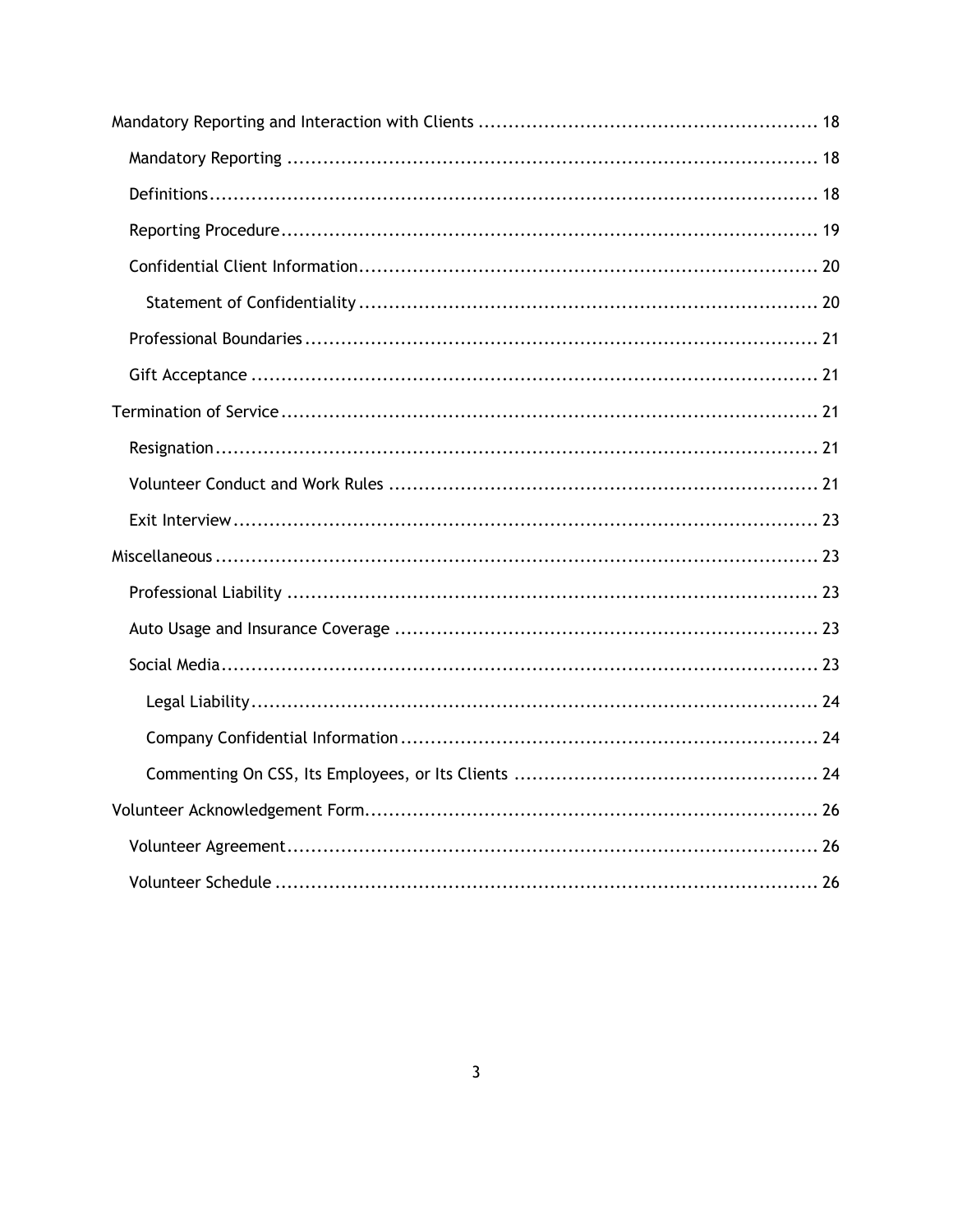# <span id="page-4-0"></span>New Volunteer Welcome

To Our Valued Volunteers,

You. Are. Awesome. Thank you so much for joining our team and becoming a volunteer at Catholic Social Services. Our volunteers are a crucial component of our organization. Without you and your support, many of our services would not be possible.

Whether you will be helping plant flowers at our main center, are going to be a personal shopper at St. Francis House, plan to wrap gifts at Brother Francis Shelter, or will help clean and organize spaces at Clare house, your work matters. Your work will change the lives of many, and it will have a lasting impact here in our community, and beyond.

Here at CSS, our goal is to ensure all our volunteers have an enjoyable and impactful experience when partnering with us. We encourage your feedback and love hearing your stories. It's important to us that you find your time volunteering at CSS meaningful and positive.

We are humbled and grateful you have chosen to partner with us and dedicate valuable time and talents to our organization, thank you!

With gratitude and appreciation,

Lisa DH Aquino Chief Executive Officer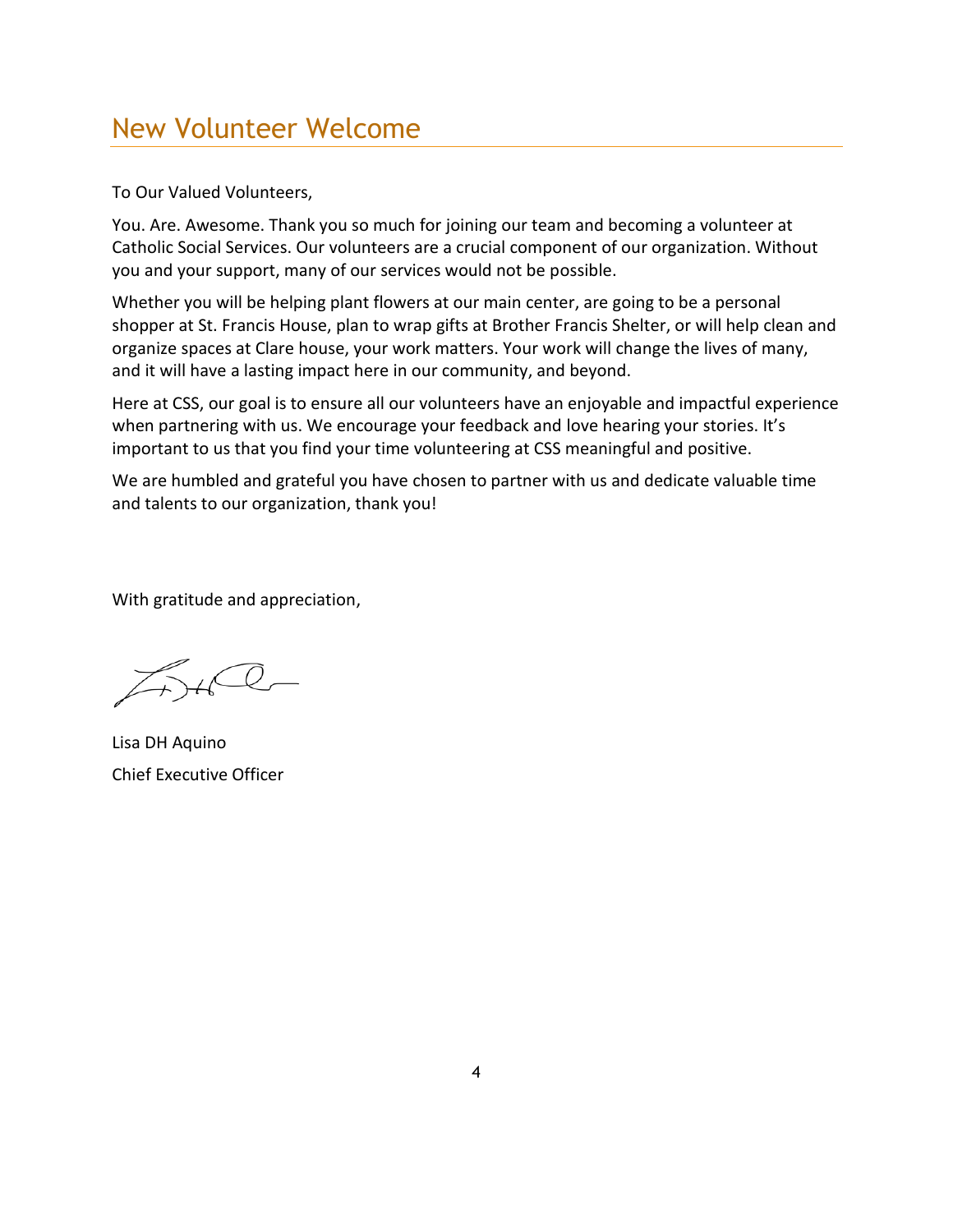# <span id="page-5-0"></span>Introduction

# <span id="page-5-1"></span>Introductory Statement

This handbook is designed to acquaint you with CSS and provide you with information about working conditions, and some of the policies and procedures affecting your volunteering. You should read, understand, and comply with all provisions of this handbook. It describes many of your responsibilities as a volunteer and outlines the programs developed by CSS to benefit volunteers. Our objective is to provide a work environment that is conducive to both personal and professional growth.

No volunteer handbook can anticipate every circumstance or question. As CSS continues to grow, the need may arise to change policies described in the handbook. CSS therefore reserves the right to revise, supplement, or rescind any policies or portion of the handbook as it deems appropriate, at its sole and absolute discretion. Volunteers will, of course, be notified of such changes as they occur.

# <span id="page-5-2"></span>Agency Mission

Our Mission - The key elements of the mission of CSS are to:

- Compassionately serve the poor and those in need
- Strengthen individuals and families
- Advocate for social justice

Many people ask if CSS provides services to only Catholics. CSS would like to take this opportunity to address and clarify the Catholic identity of our Agency. Yes, we are a Catholic Agency, but we provide services to anyone, regardless of their religious affiliation.

According to Canon Law (Church Law), the Bishop takes a pledge to serve the poor within his diocese, not just the Catholic poor. While Catholic Social Services (CSS) is separately incorporated, we share the non-profit tax exemption of the Church. We are the Social Services Arm of the Diocese of Anchorage and serve to help Archbishop Bellisario carry out that pledge. Sr. Sharon Euart, RSM, has spoken so eloquently on this issue: "as Catholic Charities, you assist your respective diocesan bishop in fulfilling his pastoral responsibility to promote the social mission of the Church and to provide the necessary social services and programs for the people of God entrusted in his care. You carry out your responsibilities in the name of the Church in keeping with the Church's universal law and under the direction of the diocesan bishop." The CSS Chief Executive Officer is responsible to the Archbishop for the mission of CSS and reports to a Board of Trustees, who has fiduciary responsibility and oversight of the Agency.

While some of our employees and volunteers are Catholic, many are not. We do not require all our volunteers be Catholic, but all are asked to respect and support the mission of the agency, which is founded upon the Catholic Social Teachings. These are not teachings on how to be or become Catholic, but they are principles for Social Justice. They are applicable to and can be followed by any denomination of faith or non-religious person, which cares for its people. As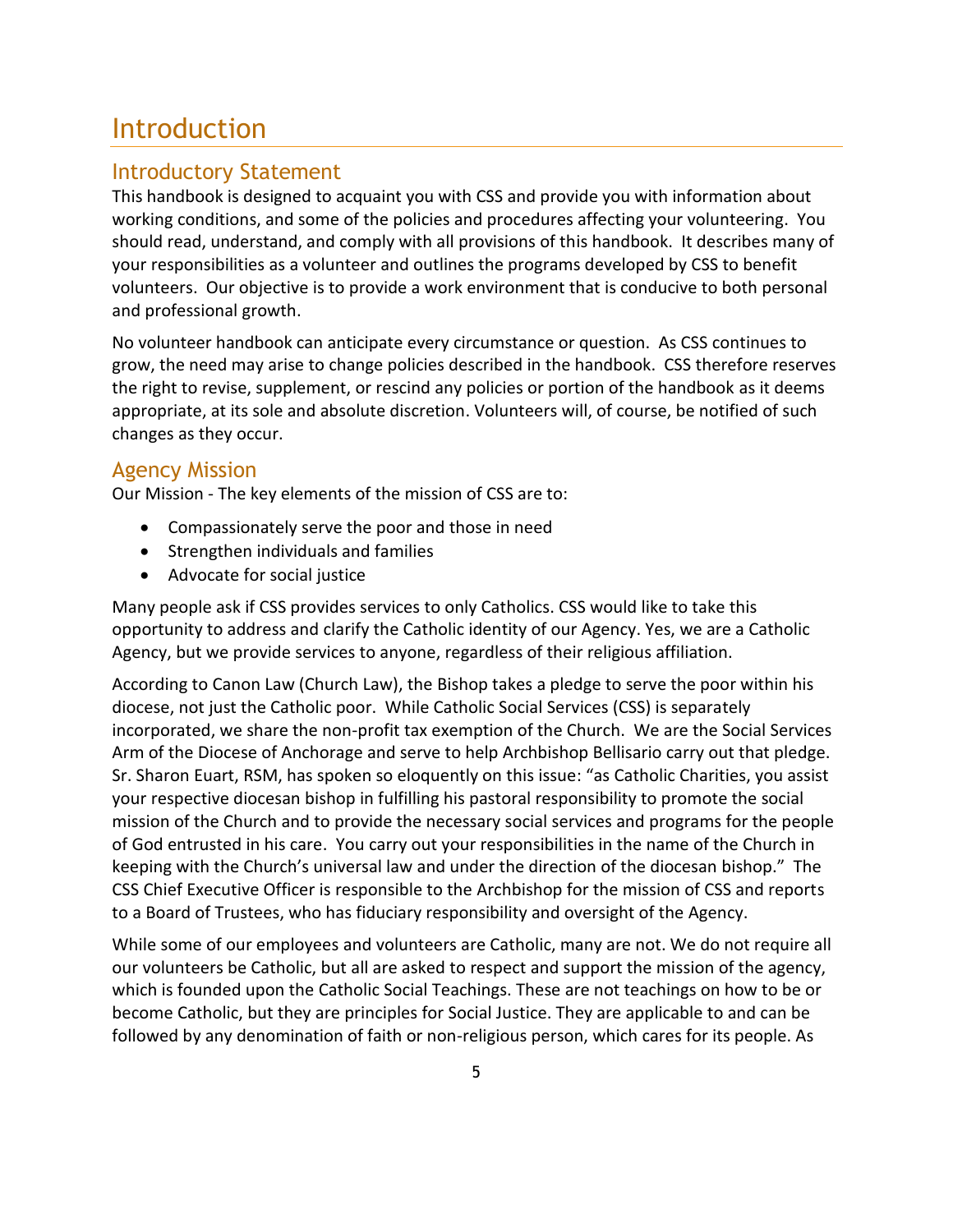the word "catholic" means universal, we strive for social justice for all and we are inclusive in our service to others.

We receive funding from a variety of sources, some of which is government funding. There are agreements we sign stating that we will not discriminate in providing service to anyone, nor require participation in any religious activity to receive program services. This comes easy for us, for it is our mission to serve anyone regardless of their affiliation. We welcome and respect the dignity of all, inclusive of their faith.

# <span id="page-6-0"></span>Programs

### <span id="page-6-1"></span>Brother Francis Shelter (BFS), since 1982

BFS is an emergency shelter for men and women in Anchorage without a home. We serve the homeless with dignity, care, compassion and with an emphasis on moving our guests toward self-sufficiency. We provide medical care, dinner service, access to laundry, access to computers, and access to staff who can provide resources and assistance in working toward stability.

# <span id="page-6-2"></span>Clare House (CH), since 1983

Clare House provides 24 hour, safe and warm emergency shelter and meets basic needs for women with children and expectant mothers. On-site case managers work closely with families to obtain the appropriate assessments, evaluations, treatments, services, and resources necessary to secure a permanent home. Along with the space dedicated to emergency shelter, Clare House has rooms available for progressive housing. Progressive housing is for families who have gone through the emergency shelter services at Clare House. Progressive housing residents pay a reduced rate for rent while they work towards self‐sufficiency.

### <span id="page-6-3"></span>Homeless Family Services (HFS), since 2008

Homeless Family Services provides case management to veterans, individuals, and families living in shelters and unsheltered families with children. HFS assists in assisting families find sustainable housing by securing emergency housing when shelters are full to connecting individuals and families to the resources necessary to secure a home.

# <span id="page-6-4"></span>Refugee Assistance and Immigration Services (RAIS), since 1987

RAIS provides a bridge for refugees (those who fled their countries of origin due to the tragedies of persecution and war) from their former lives to their new ones in the U.S. RAIS assists refugees in obtaining financially sustainable lifestyles in which the family's basic needs are met long-term. RAIS offers bilingual and bicultural services, including case management, life-skills orientation, and job-readiness classes for the first 5 years in the U.S.

# <span id="page-6-5"></span>St. Francis House (SFH), since 1962

Saint Francis House food Pantry provides an emergency 2-3 day supply of food to those in need once a month.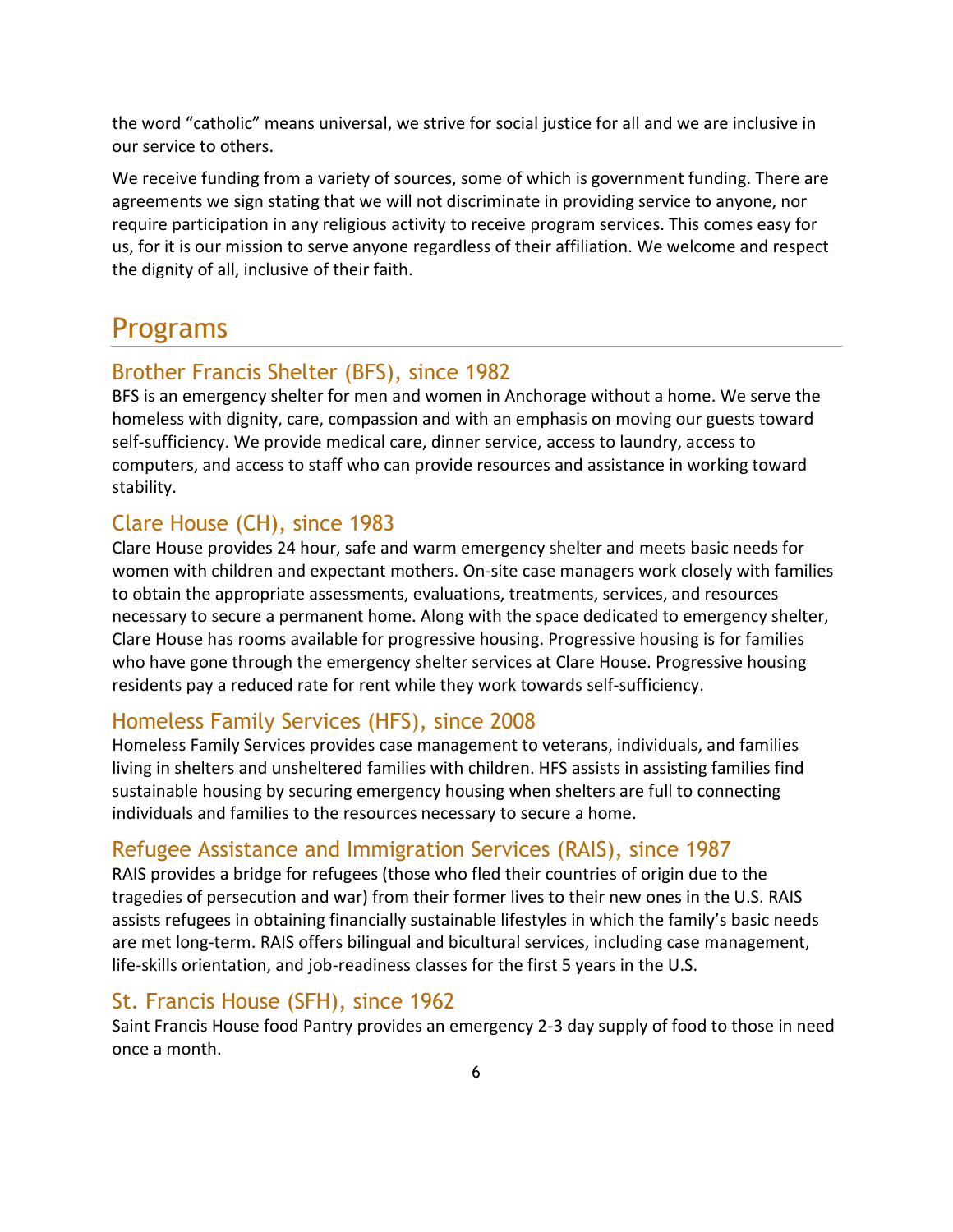# <span id="page-7-0"></span>Supportive Family Services (SFS), since 2020

Supportive Family Services (SFS), a program of Catholic Social Services, was formed in 2020 to provide holistic support to families with a variety of needs. SFS provides services for both children and adults with developmental disabilities through Family Disability Services and provides support for individuals wishing to adopt through the Office of Children's Services through Wendy's Wonderful Kids and by conducting Home Studies for the State of Alaska. SFS also provides reunification services and resources to families who we have facilitated an adoption plan with previously. Through these services, SFS hopes to provide support and resources to families to build strong, healthy families.

# <span id="page-7-1"></span>Volunteer Committees

# <span id="page-7-2"></span>Program Volunteer Committee

The purpose of the Program Volunteer Committee is to work together to improve the volunteer experience. Volunteer Committee Representatives (VCR) are knowledgeable about the operational logistics of their programs that would impact a volunteer's experience.

Members of the Committee include:

- A member of the staff from each program
	- o Brother Francis Shelter David Rittenberg
	- o Clare House Sharese Hughes
	- o Refugee Assistance & Immigration Services Issa Spatrisano
	- o St. Francis House Bronwen Nicholls
- The Volunteer Coordinator David Trenor
- The Community Engagement Director Molly Cornish
- The Human Resources Director Rachel Duff
- Members from Leadership
	- o Chief Operations Officer Greg Knight
	- o VP of Development & Strategic Communications Tricia Teasley

# <span id="page-7-3"></span>Volunteer Advisory Committee

The Volunteer Advisory Committee will be selected from long-time supporters, past board members, and current volunteers to assure that decisions have been weighed from as many perspectives as possible.

The Volunteer Advisory Committee will help CSS in two distinct ways: participate in the four meetings per year of the advisory committee and spend a few hours throughout the year consulting with the volunteer coordinator one-to-one.

The committee exists to discuss past, present, and future programming, recruitment, retention, appreciation, and direction of the volunteer department. Our Advisory Committee will have an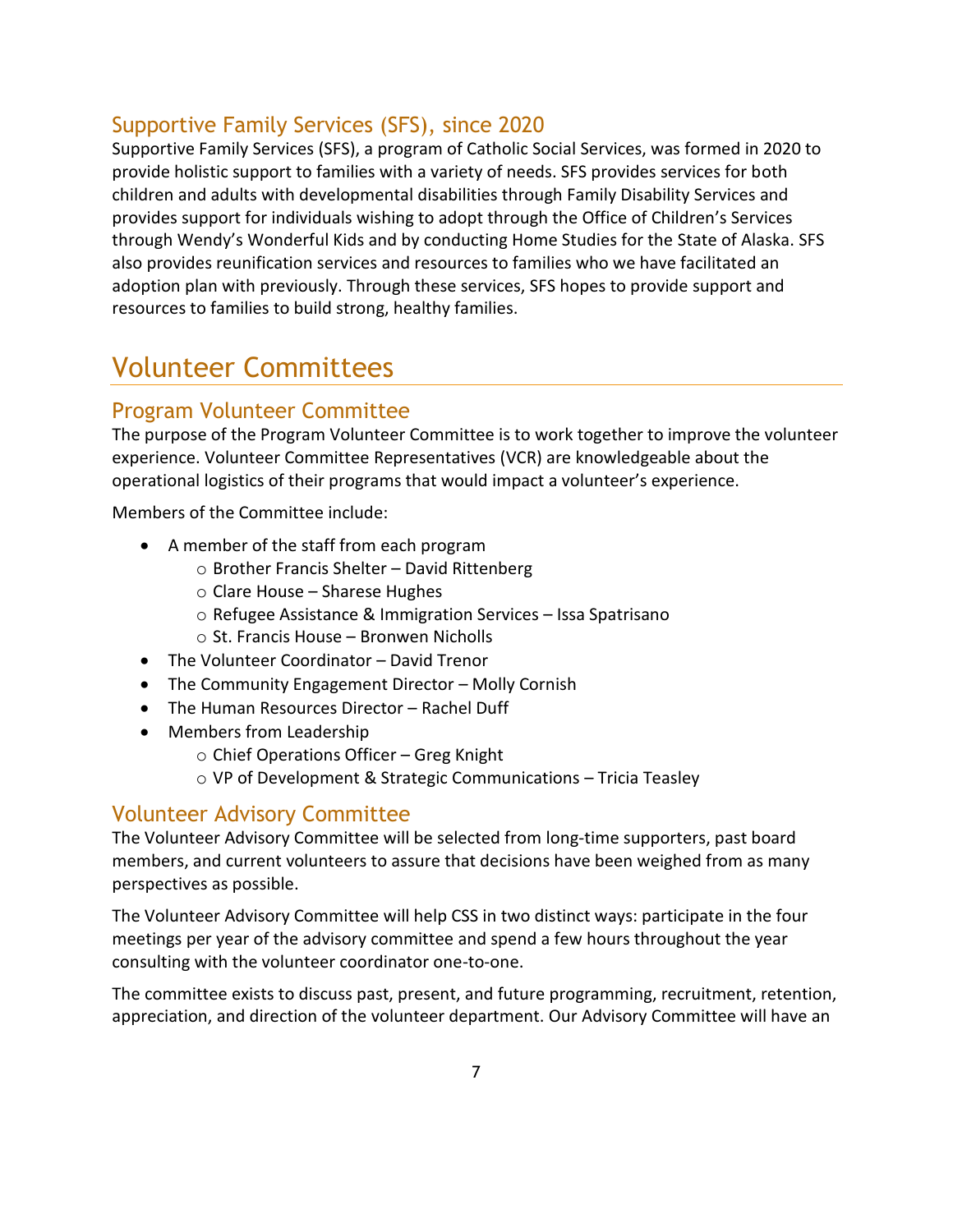impact through influence and persuasion but will not have decision-making authority. The goal of the committee is to generate as much discussion as possible, but not to reach consensus.

# <span id="page-8-0"></span>Volunteering

# <span id="page-8-1"></span>Equal Opportunity

To provide equal opportunities to all individuals, volunteer position decisions at Catholic Social Services will be based on merit, qualifications, availability and abilities. Except where required or permitted by law, volunteer placement practices will not be influenced or affected by an applicant's or volunteer's race, religion, ethnicity, sexual orientation, national origin, or because of the person's age, physical or mental disability, sex, marital status, changes in marital status, pregnancy or parenthood.

Any volunteer with questions or concerns about any type of discrimination in the workplace is encouraged to bring these issues to the attention of their program's volunteer representative or the Human Resources Director. Volunteers can raise concerns and make reports without fear of reprisal. Anyone found to be engaging in any type of unlawful discrimination will be subject to disciplinary action, up to and including termination.

# <span id="page-8-2"></span>Background Checks

CSS programs are governed by local, State and/or Federal requirements for volunteering. CSS adheres to barrier crimes as defined by the State of Alaska Background Check Unit.

CSS conducts background checks that may include review of state court record. CSS keeps confidential the results of any background check or investigation and releases information on a need to know basis.

If a volunteer is convicted of a misdemeanor or felony during their time with Catholic Social Services, they are required to notify HR immediately.

### <span id="page-8-3"></span>Job Descriptions

A job description is provided to all volunteers at the time they are hired. It must be signed by the volunteer and the Volunteer Coordinator and placed in the volunteer's personnel file. The job description may be updated at any time at the discretion of CSS. When a job description is updated, the updated job description must be signed by both the volunteer and the Volunteer Coordinator and then placed in the volunteer's personnel file.

# <span id="page-8-4"></span>Orientation and Training

New volunteers are required to go through an agency orientation before starting. The Volunteer Coordinator will present the orientation. The program's volunteer representative will delineate job duties and responsibilities in accordance with the job position assigned to the volunteer, introduce the volunteer to staff members and review all relevant Program policies and procedures with the new volunteers.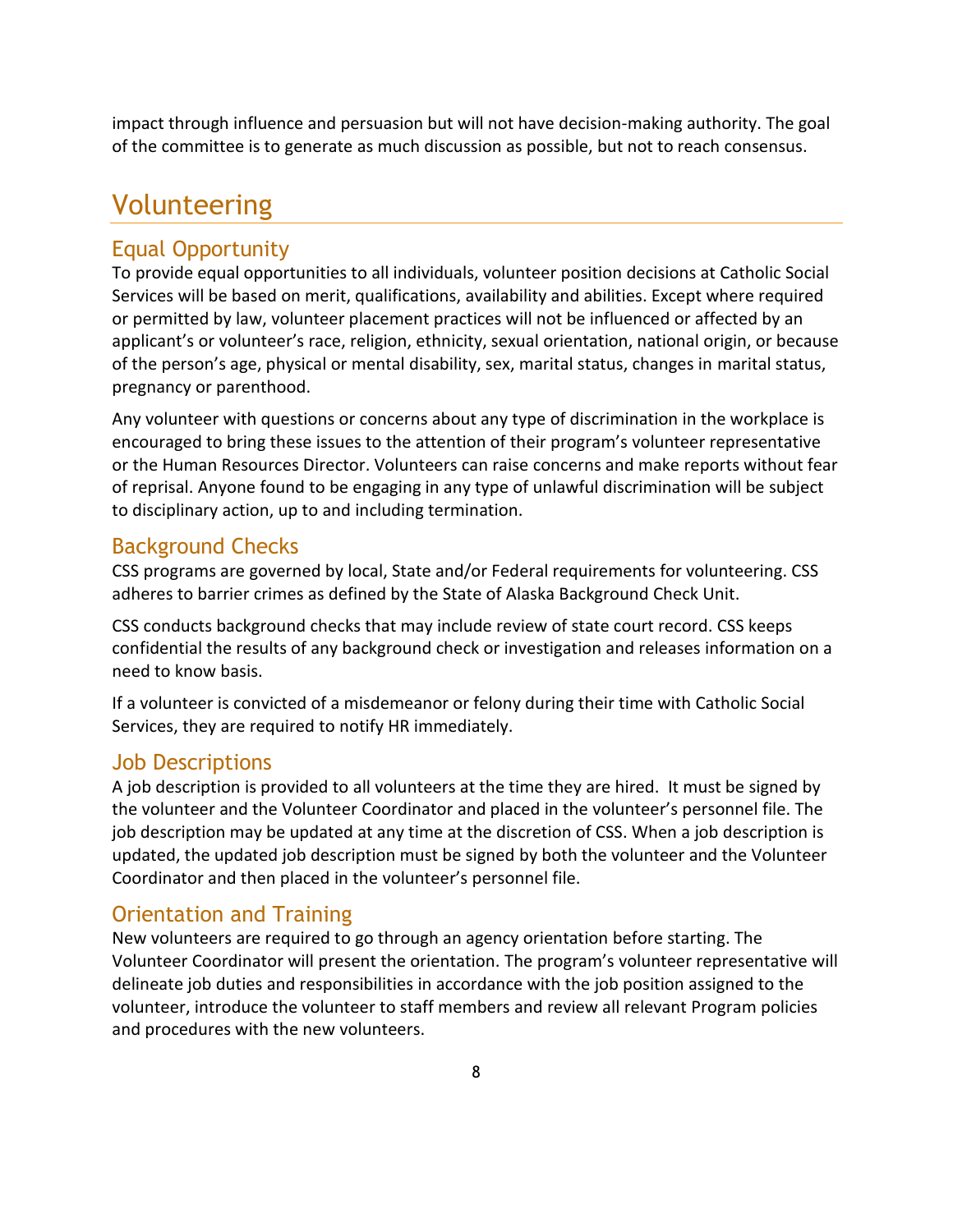# <span id="page-9-0"></span>Volunteer Status and Records

# <span id="page-9-1"></span>Volunteer Definitions

#### <span id="page-9-2"></span>Ongoing Volunteers (Regularly Scheduled)

Ongoing volunteers assist on a regular basis. They serve in a position that is ongoing. Examples include working weekly at the Food Pantry, serving as a chair of a committee, serving as the front desk person every day at Clare House.

#### <span id="page-9-3"></span>Special Event Volunteers

Special event volunteers assist with large events and projects happening at CSS. Examples include helping at Charity Ball, or other special events.

#### <span id="page-9-4"></span>Direct Service Volunteers

Direct Service Volunteers provide service directly to clients.

#### <span id="page-9-5"></span>Group Volunteers

Group volunteers are a group of individuals who would like to volunteer together for a single day. CSS does our best to accommodate group volunteers. However, we sometimes cannot. The group volunteer process requires a separate application from the online individual volunteer application. If you are interested in volunteering with your group please reach out to CSS and we will work with you and your group.

# <span id="page-9-6"></span>Personnel Records and Privacy

#### <span id="page-9-7"></span>General

CSS maintains an accurate and complete personnel file. The personnel file contains the complete volunteer history that includes, but is not limited to, a volunteer application, job description, evaluations, and award nominations. Personnel files are considered confidential files and are the property of CSS.

#### <span id="page-9-8"></span>Volunteer Review

Both current and former volunteers have the right to review their personnel files and other personnel information. A written request to review the file(s) should be made to the Human Resources Department, which will be accommodated in a reasonable period of time. Any review of the file(s) will be monitored, and the file must remain in the Human Resources Department while the volunteer is reviewing it. After making a written request for copies of the personnel file and other personnel information, current and former volunteers will be provided with a copy of such records within a reasonable amount of time. CSS may charge a reasonable fee for copying personnel records.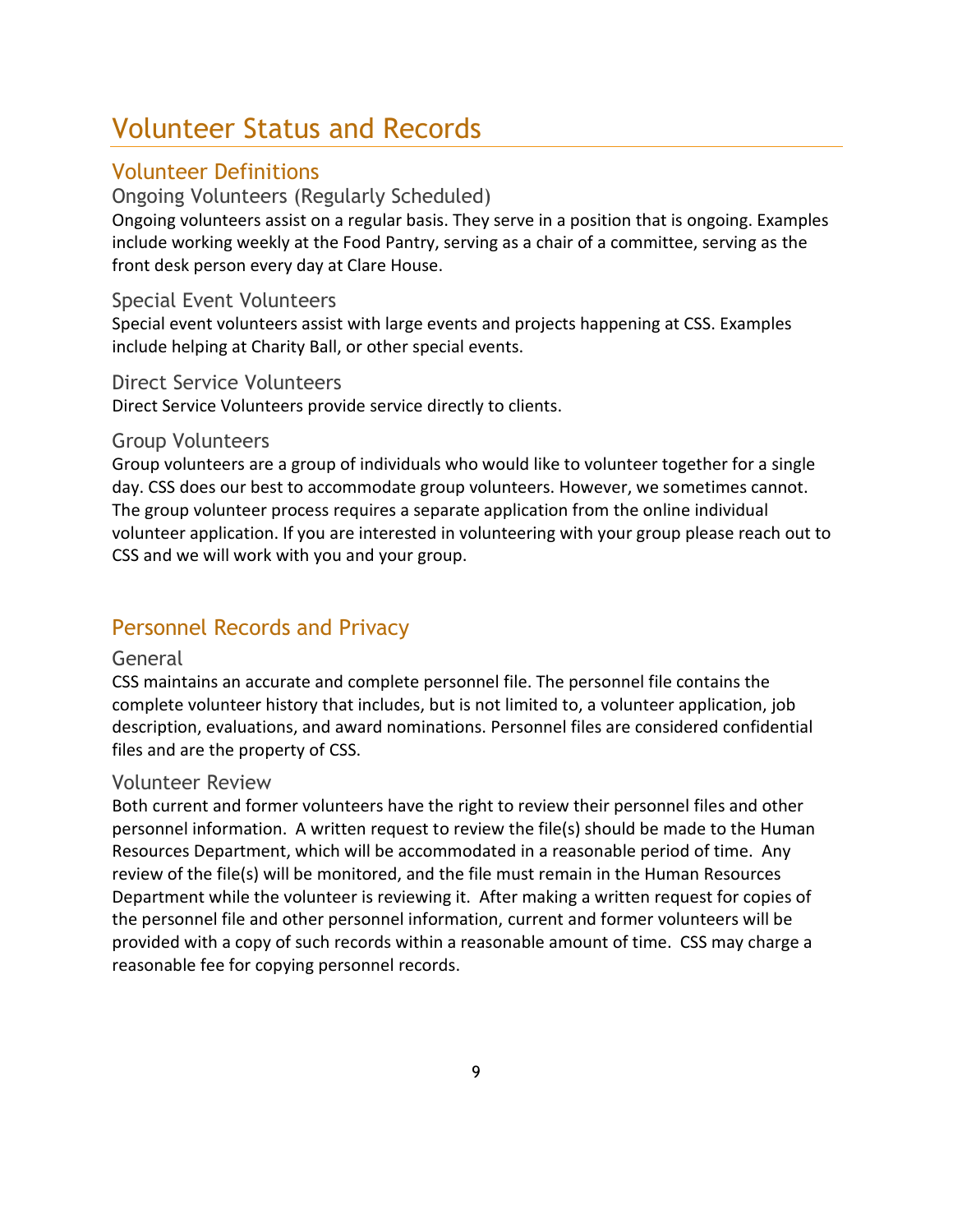# <span id="page-10-0"></span>Personnel Data Changes

Volunteer personnel records are deemed essential for the efficient operation of CSS. These records are confidential and are the property of CSS. They must remain in the Human Resources office when being viewed. These records shall include:

- address
- name
- telephone number
- person(s) to notify in case of an emergency

Volunteers are required to report changes in any of these above areas to Human Resources.

# <span id="page-10-1"></span>Compensation/Timekeeping

# <span id="page-10-2"></span>Worker's Compensation

Workers' compensation insurance is provided to offset the cost of work-related injuries or illness. All volunteers, regardless of volunteer status, are covered at no cost to the volunteer. Medical costs are provided during the time an volunteering is absent while recovering from a work-related injury or illness. All injuries, no matter how slight, if sustained on the job must be reported to the Volunteer Coordinator as soon as possible after the accident occurs. The volunteer is required to fill out the Work Injury Form within 24 hours. If the volunteer requires treatment, he or she will get the necessary medical treatment. If any workdays are to be missed, the Volunteer Coordinator is to be notified.

### <span id="page-10-3"></span>**Timekeeping**

Volunteer hours are a valuable resource to Catholic Social Services. Signing in and out each day is essential. Volunteers providing a service off-site also need to track hours and report it to the Volunteer Coordinator.

# <span id="page-10-4"></span>Work Conditions

### <span id="page-10-5"></span>**Safety**

Safety depends primarily upon the actions or inactions of volunteers. If a volunteer observes conditions regarded as unsafe, a supervisor should be informed immediately. A safe workplace requires the cooperation of all volunteers. Volunteers are expected to use caution and comply with all safety laws with regards to the Occupational Safety and Health Act (OSHA).

All work-related injuries, near misses, or illnesses must be reported to the Volunteer Coordinator no matter how minor they may seem. It then becomes their responsibility to follow through immediately. Immediate action may eliminate future complications. Volunteers who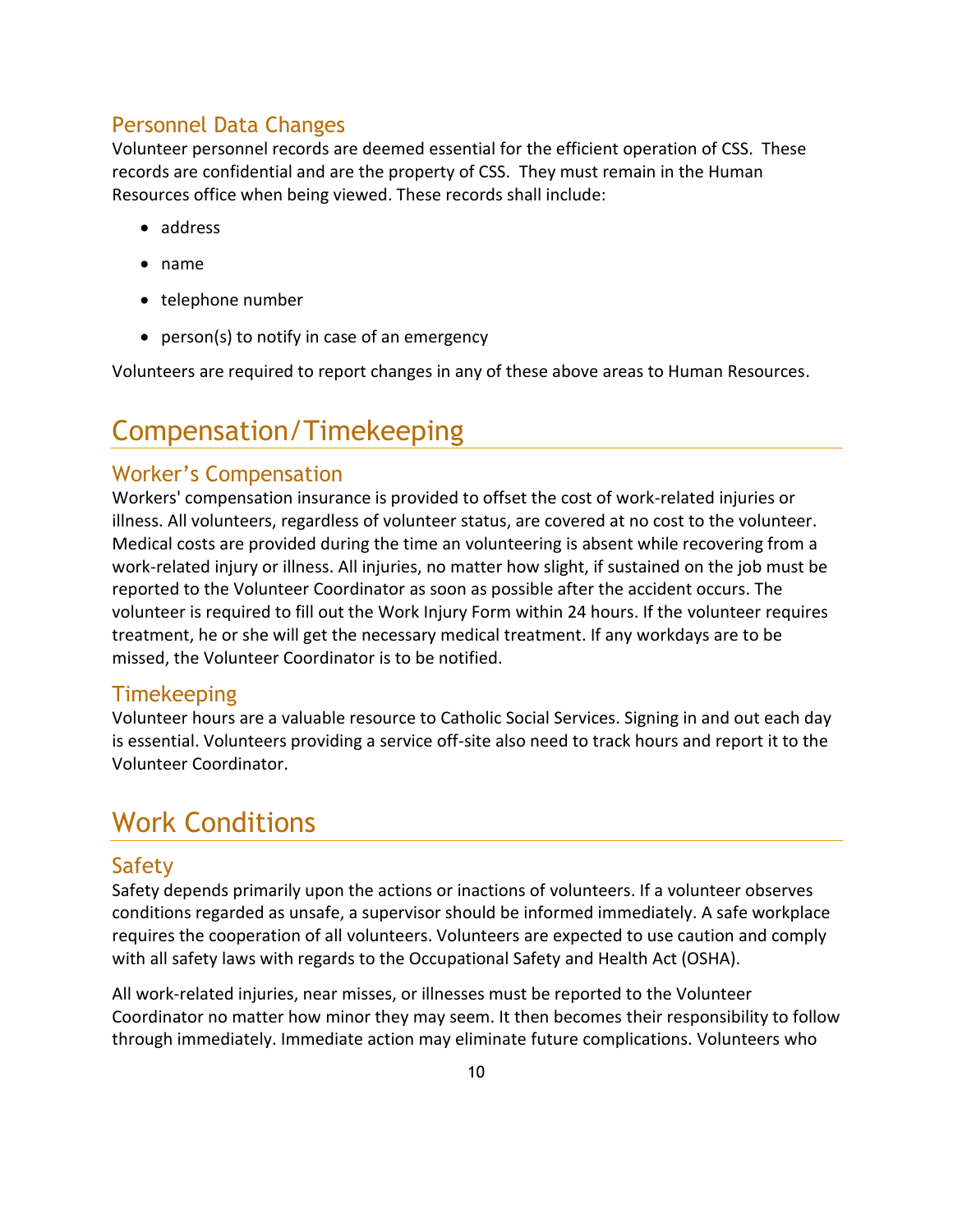violate safety laws or fail to report safety violations will be subject to disciplinary action, up to and including termination.

#### <span id="page-11-0"></span>Animals

Except for service animals, volunteers may not bring animals to work. If it is necessary for a volunteer to bring a service animal to work, a completed Service Animal Agreement must be submitted to Human Resources.

### <span id="page-11-1"></span>Preventing Workplace Violence

CSS is committed to preventing workplace violence and to maintaining a safe work environment. CSS has adopted a policy of "zero tolerance for violence" in the work environment. CSS has adopted the following guidelines to deal with intimidation, coercion, harassment, or other threats of (or actual) violence that may occur during business hours or on its premises.

All employees, including temporary, contract employees, independent contractors, volunteers, and clients of CSS, should always be treated with dignity and respect. Volunteers are expected to refrain from fighting, "horseplay," or other conduct that may be dangerous to others. Furthermore, CSS will not tolerate any talk of violence or joking about violence. Firearms, weapons, and other dangerous or hazardous devices or substances, including but not limited to, knives, explosives, and any other potential weapons, are prohibited from the facilities of CSS.

For information on weapons in the workplace, see page 16. In addition, when working off CSS premises, volunteers are prohibited from carrying or transporting weapons while conducting Agency business. Volunteers are not permitted to carry concealed weapons on CSS property, in CSS vehicles or while performing work as a CSS volunteer, even if the volunteer has a valid permit to carry a concealed weapon.

For personal safety reasons, a defensive, non-lethal weapon that can be carried in a purse, pocket or on a key chain is permitted. Because this defensive weapon would always need to be carried with the volunteer, it would be allowed in a CSS building or vehicle. However, it is the responsibility of the volunteer to inform his/her program volunteer representative about the possession of such weapon, and to keep it under careful control at all times, to ensure that no one else might use it for wrongful purposes. A volunteer may never use a weapon, or anything perceived to be a weapon to threaten, intimidate, or coerce another volunteer, or member of the public at any time, including during off-duty periods. This prohibition includes all acts of harassment, including harassment that is based on an individual's sex, race, age, or any characteristic protected by federal, state, or local law.

All threats of (or actual) violence, both direct and indirect, must be reported as soon as possible to the volunteer's program volunteer representative or any member of management. This includes threats by employees, as well as threats by clients, vendors, solicitors, or other members of the public. When reporting a threat of violence, the report should be as specific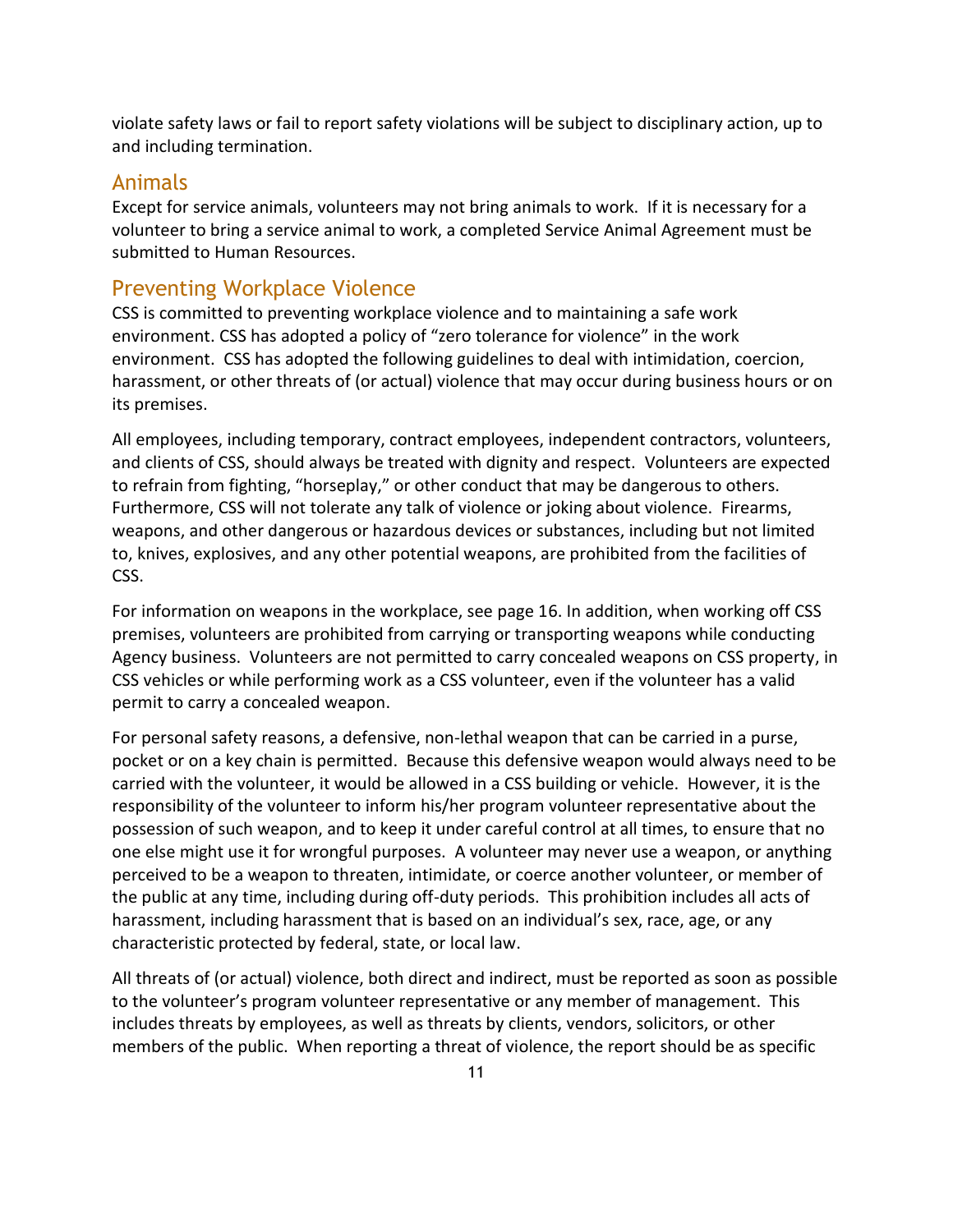and detailed as possible. CSS has adopted an Incident Report Form to use for this purpose. The Incident Report Form should be promptly completed and forwarded to the Human Resources Director.

All suspicious individuals or activities should also be reported as soon as possible to management. Volunteers should not place themselves in peril by interceding or trying to determine what is happening. However, if required by circumstances, supervisors or those witnessing the incident are expected to take immediate action to protect the safety and security of themselves and other individuals in response to an incident of violence. This response may be only calling 911 and/or vacating the premises. Any other response should be a decision made by that individual based on applicable training and the individual's assessment of personal abilities.

CSS will promptly and thoroughly investigate all reports of threats of (or actual) violence and of suspicious individuals or activities. The identity of the individual making the report will be protected as much as is practical.

Anyone determined to be responsible for threats of (or actual) violence or other conduct that is in violation of these guidelines will be subject to prompt disciplinary action, up to and including immediate termination. Volunteers and other individuals violating this policy may be subject to criminal prosecution.

CSS encourages volunteers to bring their disputes or differences with other volunteers or employees to the attention of their program's volunteer representative or the Human Resources Director before the situation escalates into potential violence. CSS is eager to assist in the resolution of employee disputes and will not discipline employees for raising such concerns. Involved volunteers should, however, try to work it out between themselves first.

# <span id="page-12-0"></span>**Driving**

The following are general rules that must be followed by any volunteer driving for work purposes:

- The driver and all occupants of the vehicle must follow all applicable laws regarding use of a seat belt.
- Obey all street signs and stop lights, or directions from a police officer or construction crew member.
- Use of a cell phone while driving is prohibited. A Bluetooth, or a hands-free device tool can be used if necessary. If you must take a call while in the vehicle, pull over to talk on the phone.
- No smoking is allowed in a personal vehicle if there is a passenger unless the passenger(s) agrees.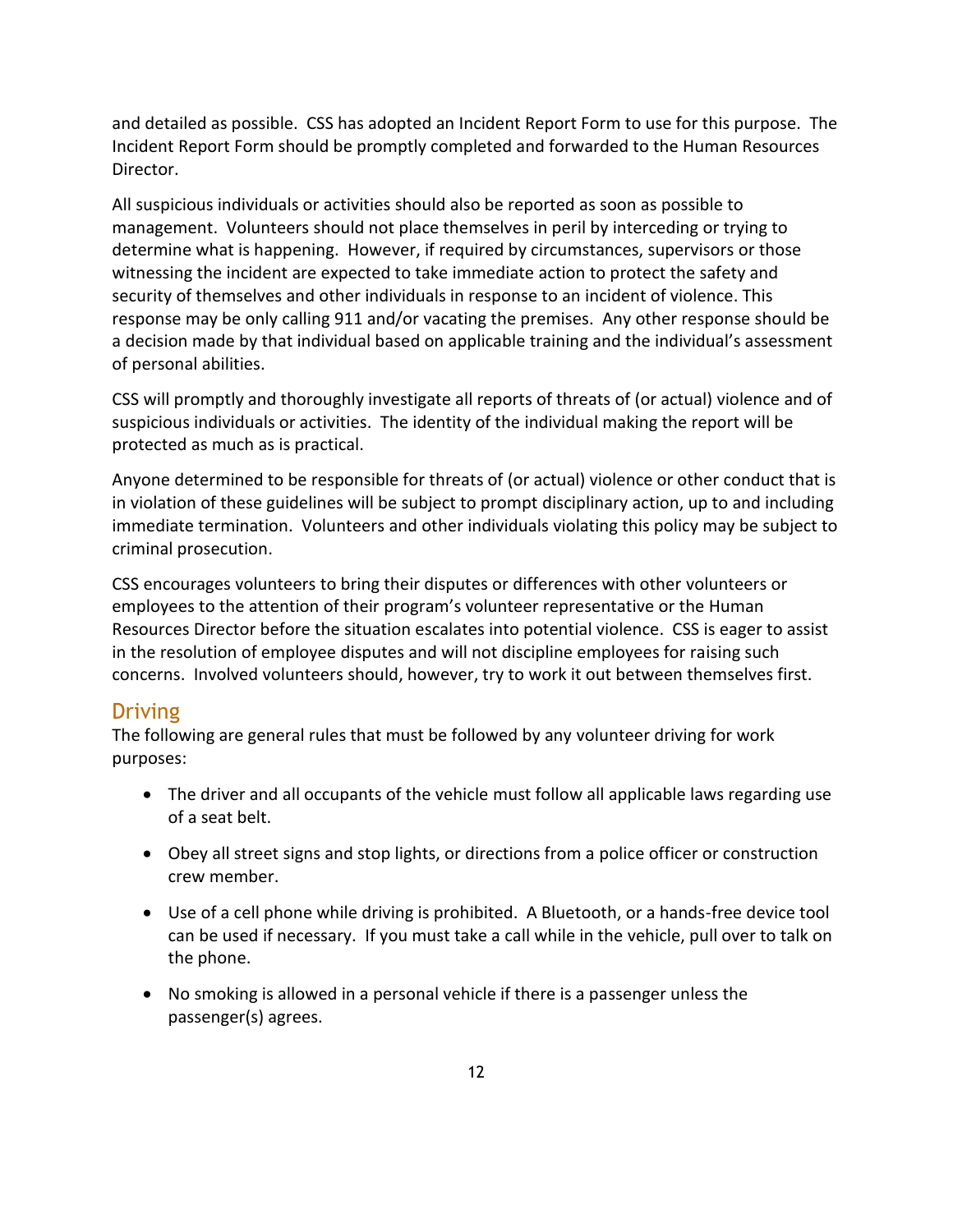In addition, volunteers driving a CSS vehicle must observe the following rules:

- Only use the vehicle for CSS business.
- No smoking allowed in vehicles owned by CSS at any time.

# <span id="page-13-0"></span>Tobacco-Free Facility & Grounds

Volunteers shall not use tobacco in any form in the interior space of CSS' Main Center, in vehicles owned or leased by CSS, or the outside property or grounds of CSS Main Center including parking areas.

# <span id="page-13-1"></span>Resolution Dispute / Complaint Procedure

### <span id="page-13-2"></span>Grievance Procedure

CSS provides their current volunteers with a process in which they can resolve problems and misunderstandings fairly and quickly. In the event a current volunteer has a grievance related to their partnership with CSS, the following steps must be followed to resolve that grievance.

- 1) **Verbal Discussion with the Volunteer Coordinator:** The volunteer will first discuss the grievance with the Volunteer Coordinator. Grievances should be settled informally at this level if possible. If the problem is with the Volunteer Coordinator, the volunteer may go directly to the Human Resources Director.
- 2) **Written Grievance to the Volunteer Coordinator:** If verbal discussion with the Volunteer Coordinator does not resolve the grievance, the employee can appeal by submitting a written grievance to the Volunteer Coordinator within five (5) working days of the verbal discussion. The grievance shall contain a full account of the reasons for the grievance and the action desired. The Volunteer Coordinator will respond to the volunteer through a written reply within ten (10) working days. A copy of the grievance and the Volunteer Coordinator's response will be placed in the personnel file of the volunteer. If the problem is with the Volunteer Coordinator, the volunteer may go directly to the Human Resources Director.
- 3) **Written Grievance to the Chief Operations Officer:** A volunteer may appeal an unresolved grievance with the Chief Operations Officer if steps one and two have not successfully resolved the matter. A letter must be submitted to the Chief Operations Officer within five (5) working days of the receipt of the written response from the supervisor with whom the initial grievance was filed. The Chief Operations Officer, upon receipt of the grievance, will respond to the volunteer, in writing, of their decision within 10 working days. The decision of the Chief Operations Officer shall be the final decision and may not be appealed to the Board of Trustees.

In the event of a grievance against the Chief Operations Officer, for something other than the Chief Operations Officer's decision on an employee's grievance under Step 3 above which is not reviewable: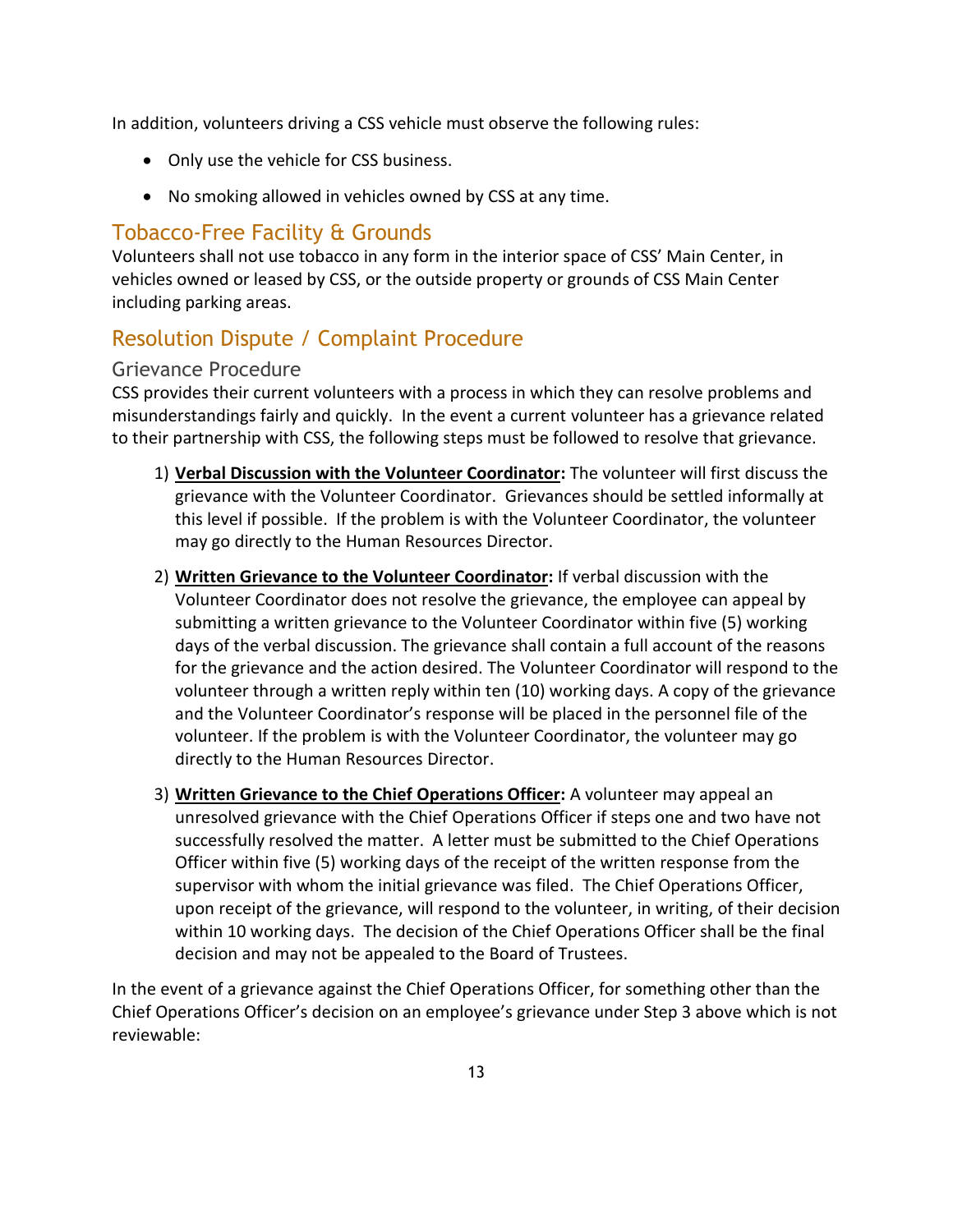- Step 1 and 2 of the grievance procedures must be followed by the volunteer going directly to The Human Resources Director.
- If steps 1 and 2 have not successfully resolved the matter, a letter may be submitted to the Chief Executive Officer within five (5) working days after notice of Human Resources' decision with respect to the grievance against the Chief Operations Officer.
- The Chief Executive Officer will review the grievance, conduct any additional investigation he or she feels is needed and respond to the grievance in writing within fifteen (15) working days. The decision of the Chief Executive Officer with respect to the grievance shall be final.

This policy does not apply to former volunteers and does not apply to decisions to terminate any volunteer with CSS.

# <span id="page-14-0"></span>Open Door Policy

CSS welcomes comments and questions from volunteers. If, at any time, you wish to discuss various matters with a Program Director or other member of management, please feel free to do so. Please realize that the person you wish to speak to may need to schedule a time to talk with you, rather than seeing you on a "demand" basis.

# <span id="page-14-1"></span>Volunteer Conduct and Disciplinary Action

# <span id="page-14-2"></span>Sexual and Other Unlawful Harassment

It is the intent of the agency to provide a working environment for all employees and volunteers which is free of harassment whether based on race, ethnicity, religion, sex, age, marital status, or changes in marital status, pregnancy, or disability. Actions, words, jokes, or comments based on an individual's sex, race, ethnicity, age, religion, disability, or any other legally protected characteristic will not be condoned, permitted, or tolerated. Anyone engaged in such harassment will be subject to immediate disciplinary action, up to and including immediate termination.

Harassment is conduct relating to a person's sex, gender, race, ethnicity, culture, religion, age, or disability, which has the purpose or effect of:

- Creating an intimidating, hostile, or offensive work environment.
- Unreasonably interfering with an individual's work performance.
- Adversely affecting an individual's employment or volunteer opportunities.

Unwelcome sexual advances, requests for sexual favors, and other verbal or physical conduct constitutes sexual harassment when (1) submission to such conduct is made either explicitly or implicitly a term or condition of an individual's employment or service; (2) submission to or rejection of such conduct by an individual is used as the basis for employment for volunteer decisions affecting such individual; or (3) such conduct has the purpose or effect of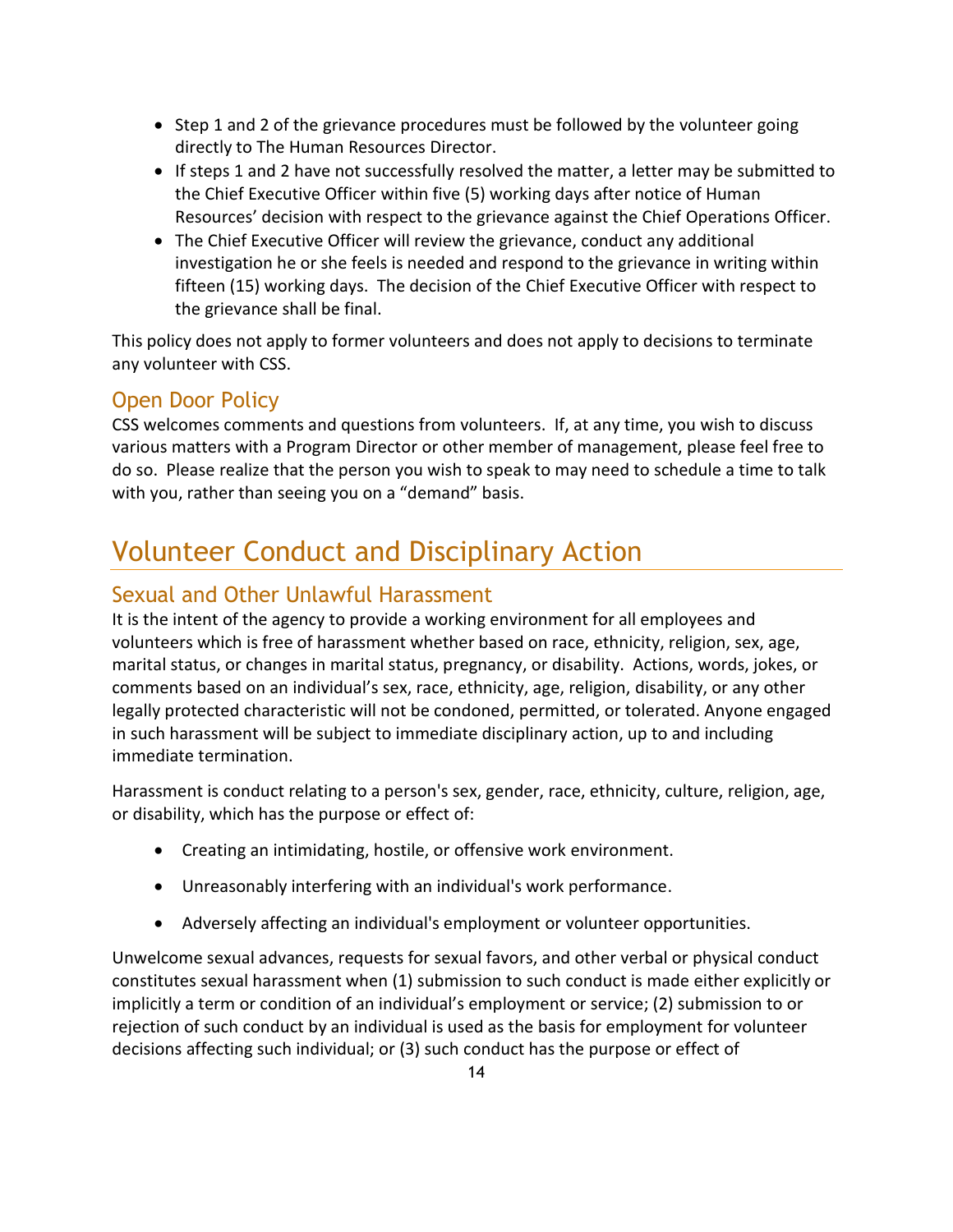unreasonably interfering with an individual's work performance or creating an intimidating, hostile or offensive work environment.

<span id="page-15-0"></span>Examples of Sexual Harassment

- Unwanted sexual advances.
- A request or demand for sexual favors accompanied by a threat concerning an individual's employment status or a promise of preferential treatment.
- Unnecessary and unwelcome touching of an individual, for example, patting, pinching, hugging or repeatedly brushing against another individual's body.
- Offensive jokes, comments, slurs, e-mail, memos, faxes, posters, cartoons, or gestures.
- Unwelcome flirtations, advances, or propositions.
- Verbal abuse of a sexual nature.
- Graphic oral commentary about an individual's body, sexual prowess, or sexual deficiencies.
- Leering, whistling, or suggestive insults.

While many types of harassment in the workplace are obvious, supervisors and managers should be alert to more subtle forms of harassment, including those arising outside the office that have a negative impact on the work environment.

The agency prohibits sexual harassment or harassment based on any protected characteristic of its employees in any form. Anyone engaging in sexual or other unlawful harassment will be subject to disciplinary action, up to and including termination.

### <span id="page-15-1"></span>Sexual Misconduct

Unethical sexual misconduct and other forms of sexual exploitation are long-standing problems of society that are now becoming better recognized and understood, discussed more openly, and dealt with more effectively. Any time employees or volunteers use the influence of their role to engage in sexual activity with employees, non-employees, or clients; they involve themselves in irresponsible and unethical acts that take advantage of vulnerable persons. Unethical sexual conduct and sexual misconduct include sexual contact involving a minor or vulnerable adult, including a person receiving pastoral care, which is often called sexual abuse, as well as unwanted sexualized conduct. It can also include verbal suggestions for sexual favors or activity (see Sexual and Other Unlawful Harassment section).

Every volunteer must report all incidents of sexual misconduct promptly to his or her supervisor. If the supervisor is unavailable or the volunteer believes it would be inappropriate to contact that person, the volunteer should immediately contact the Human Resources Director or the Chief Executive Officer. Volunteers can raise concerns and make reports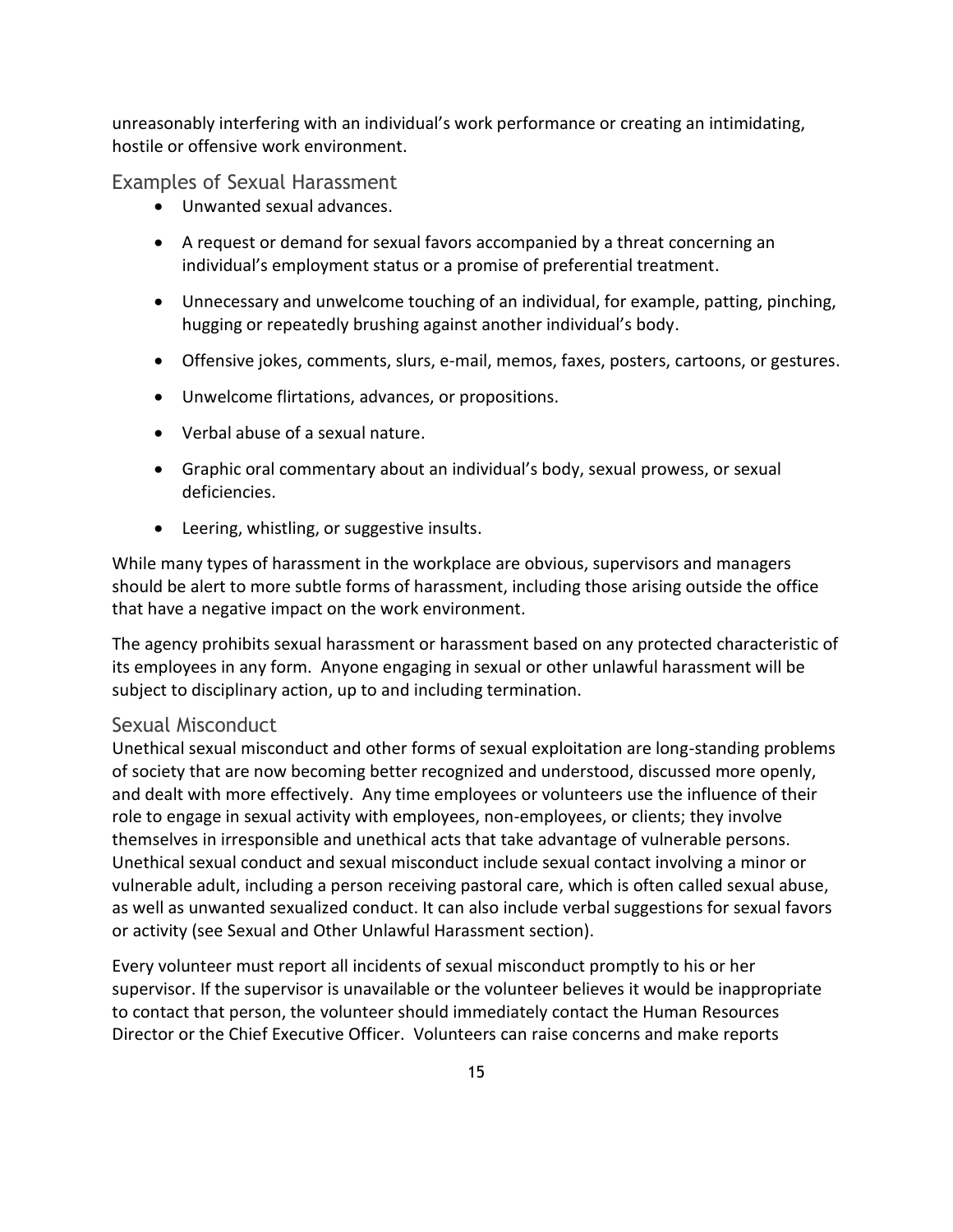#### without fear of reprisal.

Any supervisor or manager who becomes aware of possible sexual misconduct must promptly advise the Human Resources Director or the Chief Executive Officer who will handle the matter in a timely and confidential manner.

Anyone engaging in sexual misconduct will be subject to disciplinary action, up to and including termination.

### <span id="page-16-0"></span>Reporting Complaints

All agency supervisors are responsible for the prompt identification and resolution of problems of harassment or discrimination. The agency and its supervisors may be held strictly accountable for their own conduct, but also for the conduct of their subordinates. Any person who receives a report of sexual or other unlawful harassment is expected to seriously consider all complaints and to take immediate steps to implement this policy in accordance with the provisions contained herein. Supervisors must address or report incidents of harassment regardless of whether a volunteer files a formal complaint.

Any volunteer who believes he or she is being discriminated against or harassed based on any of the grounds stated above, or for any other reason, must report it immediately to his or her direct supervisor or to the Volunteer Coordinator. Volunteers can raise concerns and make reports without fear of reprisal. CSS will investigate the complaint, take immediate and appropriate corrective action when it is determined that harassment has occurred, make a written determination of its conclusion and when appropriate, prepare a plan of action to correct the problem and prevent reoccurrence. CSS will make every effort to protect the confidentiality of harassment complaints to the extent possible. CSS shall inform the complaining volunteer of its determination.

The Chief Executive Officer will inform the Chairperson of the Board of Trustees of harassment investigations. All contractors must be informed of the agency's policy against harassment and will be held accountable for any improper actions.

#### <span id="page-16-1"></span>Non-Retaliation

Under no circumstances will a volunteer be penalized for reporting what the volunteer believes in good faith to be harassment under this policy. No person who participates in good faith in an investigation will be treated adversely because of that participation.

If a volunteer believes that s/he is being retaliated against for bringing a complaint of harassment or discrimination, or for participating in an investigation of a complaint of harassment or discrimination, s/he should report such conduct immediately to his/her direct supervisor or to the Human Resources Director. Any complaint alleging retaliation because of reporting of the violation of this policy will be promptly investigated. Retaliatory conduct will not be tolerated.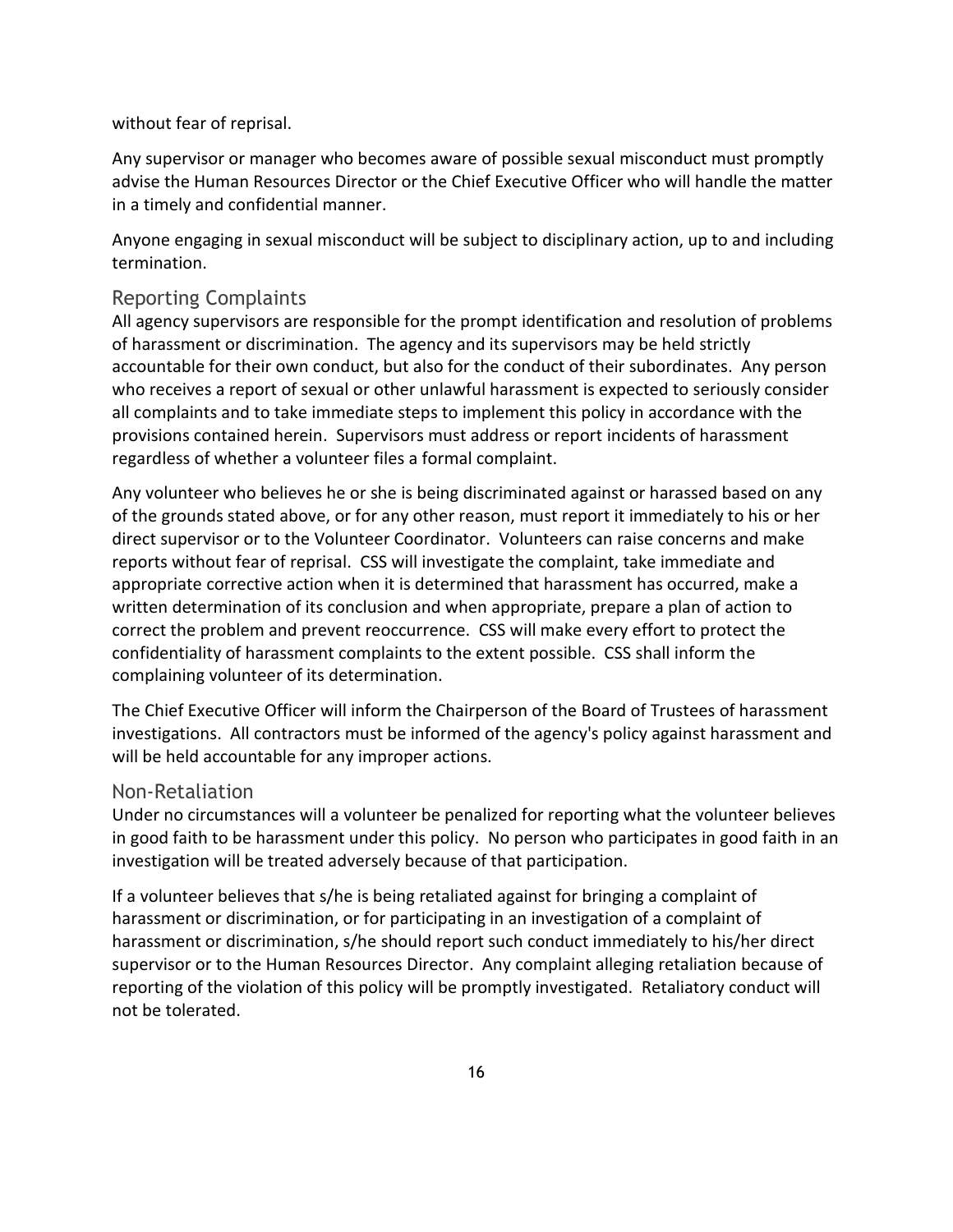Any supervisor or manager who retaliates against a volunteer for making a complaint or for participating in an investigation shall be subject to disciplinary action, up to and including immediate termination.

If a volunteer has questions about these policies, s/he should contact his/her supervisor or the Human Resources Director. The success of our policy depends, in significant part, upon the understanding and cooperation of all our volunteers.

# <span id="page-17-0"></span>Attendance and Punctuality

Inform the program's volunteer representative or the Volunteer Coordinator of an absence 24 hours in advance. In case of illness or emergency, please notify CSS staff as soon as possible.

### <span id="page-17-1"></span>Personal Appearance

The purpose of the dress code policy is to establish an acceptable standard of attire for volunteers, to foster a professional work setting, and to enable clients and visitors to the agency to readily identify our work sites as professional facilities. CSS volunteers are expected to dress appropriately.

All volunteers will be expected to observe basic principles of personal hygiene (i.e. clean clothing, skin, and hair).

Clothes should always be neat and in good taste. Proper undergarments must always be worn. Provocative clothing that is too clingy, too loose, too small, or too tight is prohibited.

Clothing with inappropriate advertising or statements that are sexually suggestive, offensive, or inflammatory is not allowed (i.e. alcohol, guns, etc.).

While it is inevitable that there will be differences of opinion as to the appropriateness of dress and grooming, the program's volunteer representative, or the Human Resources Director will make the final determination when there is a difference of opinion regarding whether clothing is appropriate for the workplace or not.

# <span id="page-17-2"></span>**Solicitation**

To assure a productive and harmonious work environment, persons not employed by CSS may not solicit or distribute literature in the workplace at any time.

# <span id="page-17-3"></span>Weapons and Firearms: No Weapons Allowed

Other than the exception noted on page 12, volunteers may not bring or carry weapons or firearms to work or CSS sponsored events and activities. Weapons include, but are not limited to, guns/firearms, pellet and BB guns, air guns, spring guns, zip guns, stun guns, shockers, bombs or other explosives, poison, dangerous or deadly gas, slingshots, bludgeons, throwing stars, knives, clubs, brass knuckles, or artificial knuckles of any kind, nun chucks and throwing weapons.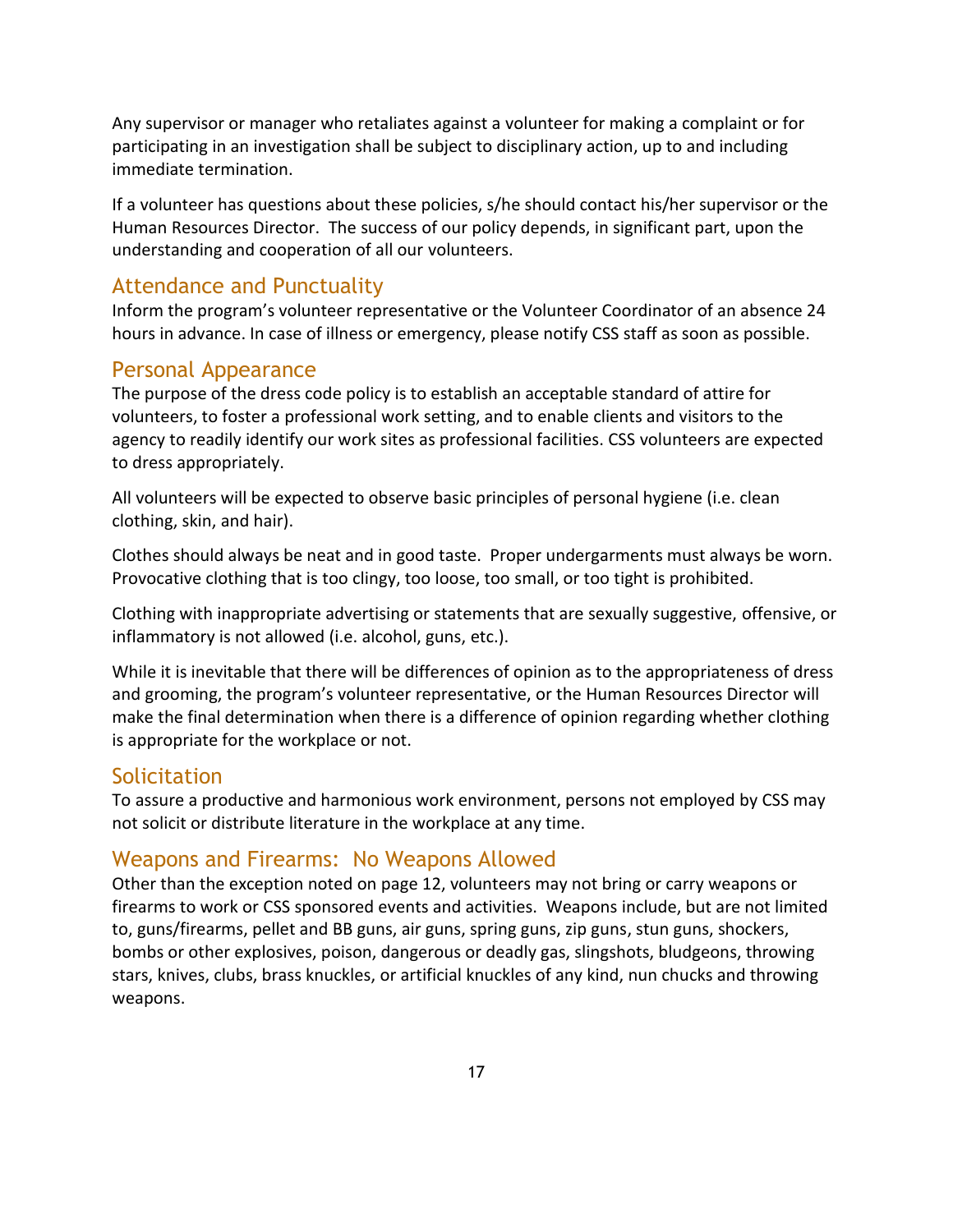CSS owns all property within its facilities and on the grounds surrounding its facilities. CSS may conduct random searches of volunteer's desks, offices, and other work areas at management's discretion.

Searches may also be conducted based on reasonable cause or justified reason. A supervisor, with the authorization of the Program Director, Chief Program Officer, Chief Operating Officer or the Chief Executive Officer, has the right to inspect and search an volunteer's desk, office, work area, files, bookshelves, cabinets, lockers, and other property used by the volunteer, if there is reason to believe, from information received from the police or from an investigation conducted by authorized representatives of CSS, that the search will turn up evidence that the employee has violated or is violating CSS' policies.

# <span id="page-18-0"></span>Mandatory Reporting and Interaction with Clients

# <span id="page-18-1"></span>Mandatory Reporting

CSS complies with mandatory reporting laws and regulations.

# <span id="page-18-2"></span>**Definitions**

**Reasonable cause to suspect**: cause, based on all the facts and circumstances known to the person, that would lead a reasonable person to believe that something might be the case

**Child abuse or neglect**: the following actions by those responsible for a child's welfare:

- **Physical injury** that harms or threatens a child's health or welfare.
- **Failure to care for a child**, including neglect of the necessary physical (food, shelter, clothing, and medical attention), emotional, mental, and social needs*.*
- **Sexual abuse**, including molestation or incest.
- **Sexual exploitation**, including permitting or encouraging prostitution.
- **Mental injury**--An injury to the emotional well-being, or intellectual or psychological capacity of a child, as evidenced by an observable and substantial impairment in the child's ability to function in a developmentally appropriate manner.
- **Maltreatment**--A child has suffered substantial harm because of child abuse or neglect due to an act or omission not necessarily committed by the child's parent, custodian, or guardian.

**Vulnerable adult:** a person 18 years of age or older who, because of incapacity, mental illness, mental deficiency, physical illness or disability, advanced age, chronic use of drugs, chronic intoxication, fraud, confinement, or disappearance, is unable to meet the person's own needs or to seek help without assistance.

**Abandonment**: the desertion of a vulnerable adult by a caregiver.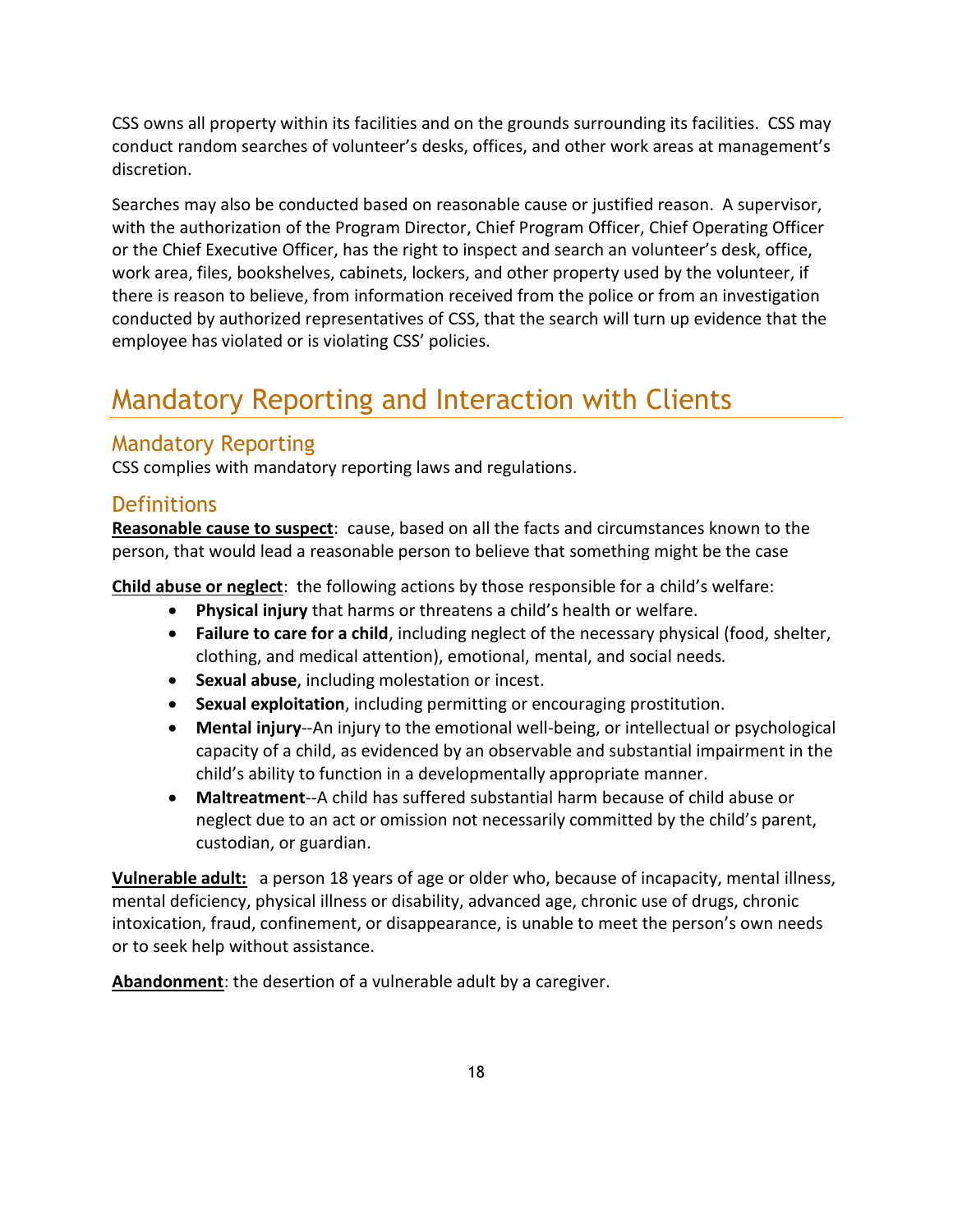**Abuse**: the intentional, knowing, or reckless non-accidental, non-therapeutic infliction of pain, injury, mental or emotional distress, or fear, including coercion and intimidation, and sexual assault.

**Exploitation**: the unjust or improper use of another person or another person's resources for one's own profit or advantage, with or without the person's consent and includes acts by a person who stands in a position of trust or confidence with a vulnerable adult or who knows or should know that the vulnerable adult lacks the capacity to consent that involve obtaining profit or advantage through undue influence, deception, fraud, intimidation, or breach of fiduciary duty.

**Neglect:** the intentional knowing or reckless failure by a caregiver to provide essential care or services or access to essential care or services to carry out a prescribed treatment plan necessary to maintain the physical and mental health of the vulnerable adult when the vulnerable adult is unable to provide or obtain the essential care or services or to carry out the prescribed treatment plan on the vulnerable adult's own behalf; in this paragraph, "essential care or services" includes food, clothing, shelter, medical care, and supervision.

**Self-neglect**: the act or omission by a vulnerable adult that results, or could result, in the deprivation of essential services necessary to maintain minimal mental, emotional, or physical health and safety.

**Undue influence**: the use by a person who stands in a position of trust or confidence of the person's role, relationship, or authority to wrongfully exploit the trust, dependency, or fear of a vulnerable adult to gain control over the decision making of the vulnerable adult, including decision making related to finances, property, residence, and health care.

#### <span id="page-19-0"></span>Reporting Procedure

- Volunteers:
	- a. are familiar with CSS policy and their professional code of conduct regarding mandatory reporting issues.
	- b. understand their individual professional responsibility to make reports of harm outside of the CSS' reporting requirements.
	- c. know state mandatory reporting and confidentiality laws and consult their program's volunteer representative when a mandatory reporting issue is presented.
- Program's volunteer representative will inform the Chief Program Officer or Chief Executive Officer of reports of harm when legal consultation may be necessary.
- Volunteers with reasonable cause to suspect that a child has suffered harm as a result of abuse or neglect, must **immediately** (as soon as reasonably possible-no later than 24 hours) report that information to the Office of Children's services in accordance with the law and: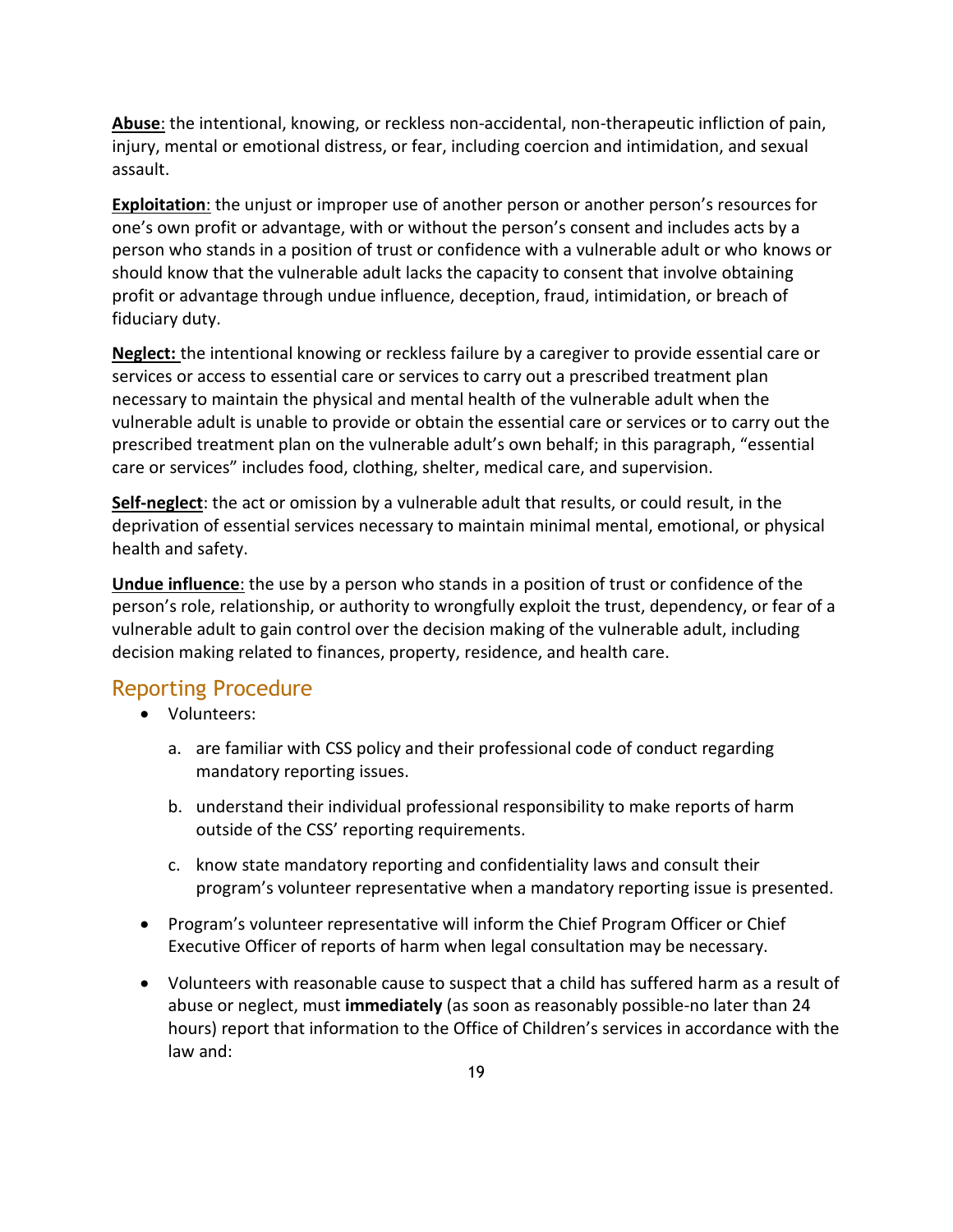- a. complete Child Abuse/ Neglect Reporting Form.
- b. call in the report to OCS using what is documented on the reporting form; and
- c. forward the report to the case file.
- Volunteers with reasonable cause to suspect a vulnerable adult suffers from abandonment, exploitation, abuse, neglect, or self-neglect, not later than 24 hours after first having cause for the belief, reports the information to Adult Protective Services in accordance with the law and:
	- a. complete a Report of Harm for the Protection of Vulnerable Adults Form.
	- b. call in the report to APS using what is documented on the reporting form; and
	- c. forward the report to the case file.
- Volunteers who witness criminal behavior against children or vulnerable adults immediately report such behavior to the police department.
- Volunteers submit a critical incident report to the review team within 24 hours or one business day of making a report of harm.
- Volunteers report to law enforcement threats of harm to self or others from clients or members of the public who contact the agency.

# <span id="page-20-0"></span>Confidential Client Information

CSS and its programs adhere to the highest ethical standards in maintaining confidentiality of client information, including client information entered in databases. CSS requires clients to sign a Release of Information and staff members to sign Statements of Confidentiality. Taking photos of clients unless it is for CSS business purposes is prohibited.

### <span id="page-20-1"></span>Statement of Confidentiality

CSS puts confidence in the professional and ethical integrity of each volunteer and to ensure the rights and privacy of each client are maintained.

All volunteers are required to sign a statement of confidentiality relative to the work he or she performs for CSS. All volunteers should protect the confidentiality of all information obtained in the course of professional service, except for compelling professional reasons, such as to prevent serious, foreseeable, and / or imminent harm to a client or other identifiable person or when laws or regulations require disclosure without a client's consent.

CSS understands that our client's privacy may be protected by federal, state, and municipal regulations, and that maintaining the confidentiality of every client is essential for the protection of both volunteers and clients. Should CSS or any of its representatives breach such confidentiality, appropriate, proportionate, and immediate action shall be taken according to CSS policies.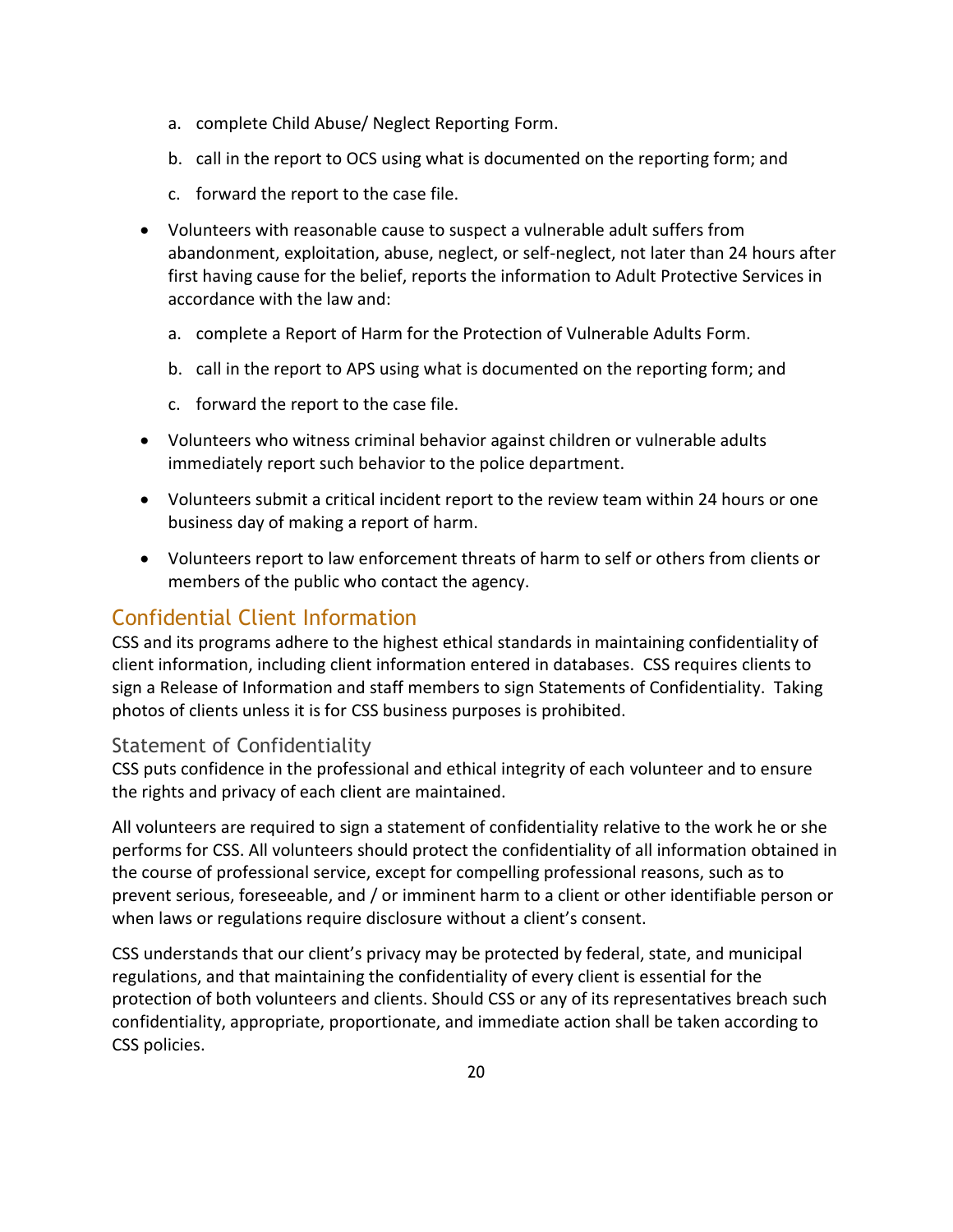Funding requirements to protect client records adequately from fire, theft, damage, deterioration, and other types of loss will be addressed. Funding sources may also require that client files be clearly identified to a project/program.

CSS is a covered entity under the Health Insurance Portability and Accountability ACT (HIPAA) and complies with all federal regulations.

# <span id="page-21-0"></span>Professional Boundaries

All volunteers are expected to treat all clients with dignity and respect. CSS prohibits volunteers from engaging in any acts of corporal or degrading punishment.

Volunteers are encouraged to establish rapport with clients consistent with a professional client-employee relationship. Volunteers are responsible to know and adhere to the code of ethics for their individual profession in relation to appropriate professional boundaries. CSS volunteers should not give out their personal cell phone number, befriend on social media or engage in a personal relationship with any clients.

# <span id="page-21-1"></span>Gift Acceptance

There are situations where a client will want to give a "gift" to a volunteer. In these situations, please follow the guidelines below:

- Volunteers may not accept cash or gift cards
- Display any gift in the program so that everyone can enjoy it. Example, hang a hand knitted scarf on your wall.
- Accept food if you feel comfortable doing so.
- Every situation is a judgement call
- Ask for guidance from your program's volunteer representative if you are unsure.

# <span id="page-21-2"></span>Termination of Service

# <span id="page-21-3"></span>Resignation

Resignation is defined as a voluntary termination on the part of the volunteer for any reason s/he chooses. Please notify the Volunteer Coordinator if you choose to resign. We realize that extraneous circumstances may arise which make it impossible to complete your volunteer assignment. If you wish to investigate other volunteer opportunities, please contact the Volunteer Coordinator. Volunteers who resign will be asked to complete an exit questionnaire.

# <span id="page-21-4"></span>Volunteer Conduct and Work Rules

To ensure orderly operations and provide the best possible work environment, CSS expects volunteers to follow rules of conduct that will protect the interests and safety of all in the organization.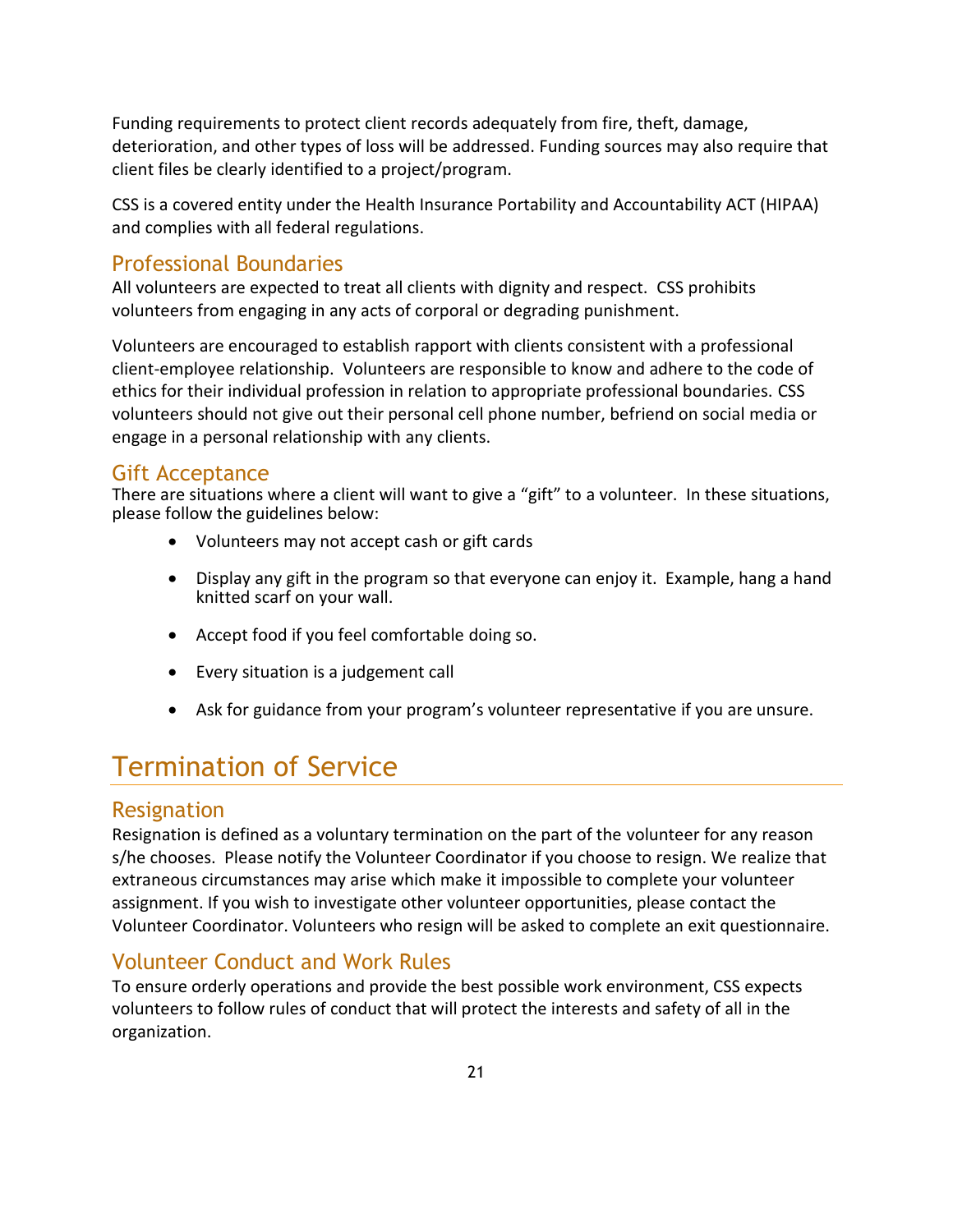It is not possible to list all the forms of behavior that are considered unacceptable in the workplace, but the following are examples of conduct that may result in disciplinary action, up to and including termination of employment:

- Theft or inappropriate removal or possession of property
- Falsification of timekeeping records
- Working under the influence of alcohol or illegal drugs
- Possession, distribution, sale, transfer, or use of alcohol or illegal drugs in the workplace, while on duty, or while operating employer-owned vehicles or equipment
- Fighting or threatening violence in the workplace
- Boisterous or disruptive activity in the workplace
- Negligence or improper conduct leading to damage of employer-, client-, or customer-owned property
- Insubordination or other disrespectful conduct
- Violation of safety or health rules
- Smoking in prohibited areas
- Sexual or other unlawful or unwelcome harassment
- Possession of dangerous or unauthorized materials, such as explosives or firearms, in the workplace
- Excessive absenteeism or any absence without notice
- Unauthorized absence from workstation during the workday
- Unauthorized use of phones, mail system, computers, or other employer-owned equipment
- Unauthorized disclosure of business "secrets" or confidential information
- Violation of personnel policies
- Unsatisfactory performance or conduct
- No call/no shows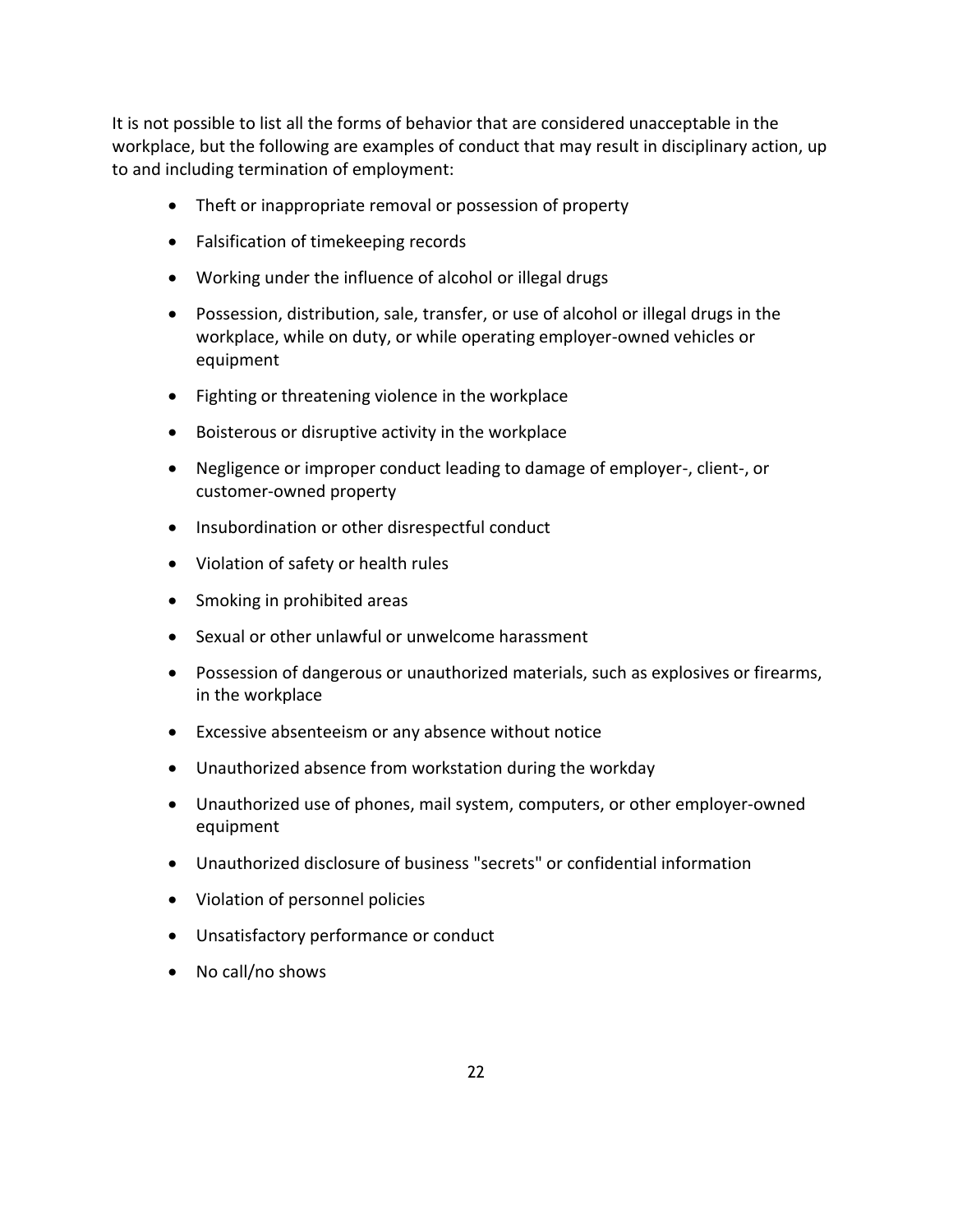Volunteering with CSS is at the mutual consent of CSS and the volunteer, and either party may terminate that relationship at any time, with or without cause, and with or without advance notice.

### <span id="page-23-0"></span>Exit Interview

The Volunteer Coordinator conducts exit interviews with volunteers when they terminate their service with CSS. The purpose of an exit interview is to evaluate reasons why the volunteer is terminating their service and how CSS can improve the agency.

# <span id="page-23-1"></span>Miscellaneous

### <span id="page-23-2"></span>Professional Liability

Volunteer's job-related actions are covered by an agency liability policy if, while providing service, a claim is brought against them. This only covers lawful authorized actions and does not apply to situations where an employee has committed an unlawful act.

### <span id="page-23-3"></span>Auto Usage and Insurance Coverage

Required coverage for those who drive their personal vehicles for work-related purposes is the state minimum.

Volunteers who transport clients will be required to submit a driver's record report annually. These can be obtained from the Department of Motor Vehicles. CSS will reimburse the volunteers for all reports after the initial one. If a volunteer has a restriction on his/her driver's license, it will be dealt with on a case-by-case basis. In some instances, the volunteer may not be allowed to drive for CSS.

#### <span id="page-23-4"></span>Social Media

CSS has worked hard to promote its image in the community and wants to maintain its reputation. Further, CSS wishes to protect the privacy rights of its volunteers and clients, both current and former, and to preclude any possible defamation of volunteers, as well as defamation of CSS itself and of clients of CSS.

Guidelines for functioning in an electronic world are the same as the values, ethics and confidentiality policies employees are expected to live by every day. Nothing in this policy is intended to limit any legally protected communications. However, your responsibility to CSS does not end when you are off the clock. For that reason, this policy applies to the use of social media as a part of your employment with CSS, as well as personal use of social media as it relates to CSS.

CSS respects the rights of its volunteers to use social media in their personal lives. It is important that all volunteers are aware of the implications of engaging in forms of social media and online conversations that reference CSS, its clients, its managers or volunteers and/or the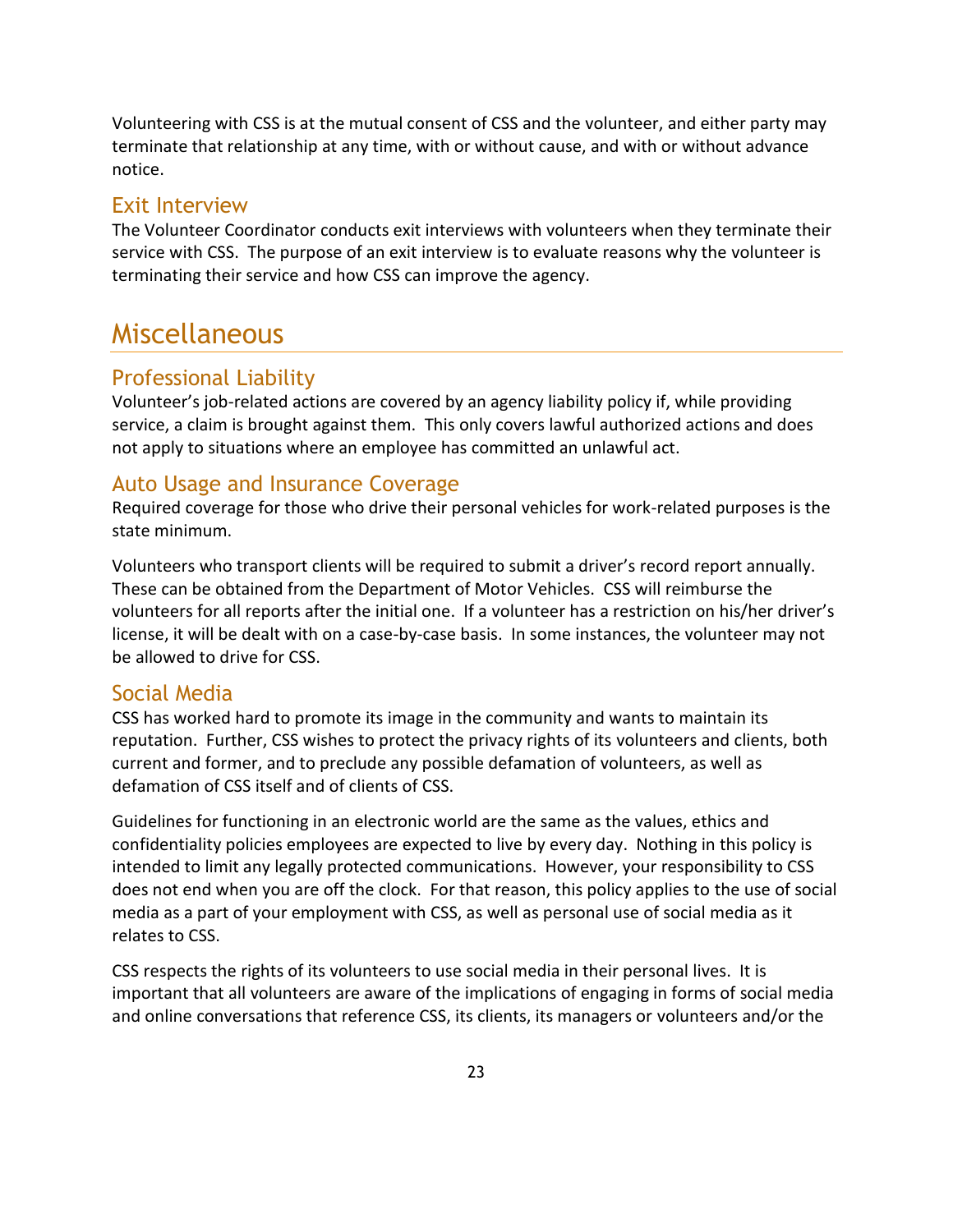volunteer's relationship with CSS in any way. This policy applies to employees who use the following:

- Multi-media and social networking websites such as Myspace, Facebook, Friendster, LinkedIn, Yahoo! Groups, Snapchat, Instagram, YouTube, Twitter, and many others.
- Blogs
- Wikis such as Wikipedia and any other site where text can be posted

All these activities are referred to as "Internet postings" in this Policy. Common sense is the best guide if you decide to post information in any way relating to CSS. The following covers your legal responsibility and non-disclosure obligations. Failure to abide by these guidelines can result in serious ramifications for you, including, but not limited to, personal liability for defamation, copyright infringement, breach of privacy etc. Violating these guidelines, whether during working hours or during your personal time, may also lead to disciplinary action up to and including termination.

#### <span id="page-24-0"></span>Legal Liability

When you choose to go public with your opinions via social media, you are legally responsible for your Internet postings. You can be held personally liable for any comments deemed to be defamatory, obscene, proprietary, or libelous. For these reasons, anyone using social media should exercise caution with regards to exaggeration, colorful language, guesswork, obscenity, copyrighted materials, legal conclusions, and derogatory remarks or characterizations. Do not publish slanderous, libelous, or otherwise illegal content. Do not publish content on the internet without the relevant copyright information; comply with copyrights and respect the right of the individual regarding the use of their own image. CSS potentially could pursue legal action against you for Internet postings that violate the law or that impugn the reputation or image of CSS. Anything you post that can potentially tarnish CSS's image or reputation could create a conflict of interest between you and CSS that may result in immediate termination.

#### <span id="page-24-1"></span>Company Confidential Information

You are not allowed to disseminate confidential and proprietary information that you learn as part of your volunteer service, including any information about clients of CSS. If you are unsure whether a certain piece of information may be published, check with the Human Resources Director. If in doubt, do not publish.

#### <span id="page-24-2"></span>Commenting On CSS, Its Employees, or Its Clients

When posting your point of view on anything having to do with CSS, one of its Clients or CSS employees you should neither claim nor imply you are speaking on CSS's behalf. If you comment on any aspect of CSS's business, you must clearly identify yourself as a volunteer of CSS and include a disclaimer that the views are your own and not those of CSS. Because you are legally responsible for your postings, you may be subject to liability if your posts are found defamatory, harassing, or in violation of any other applicable law. You may also be liable if you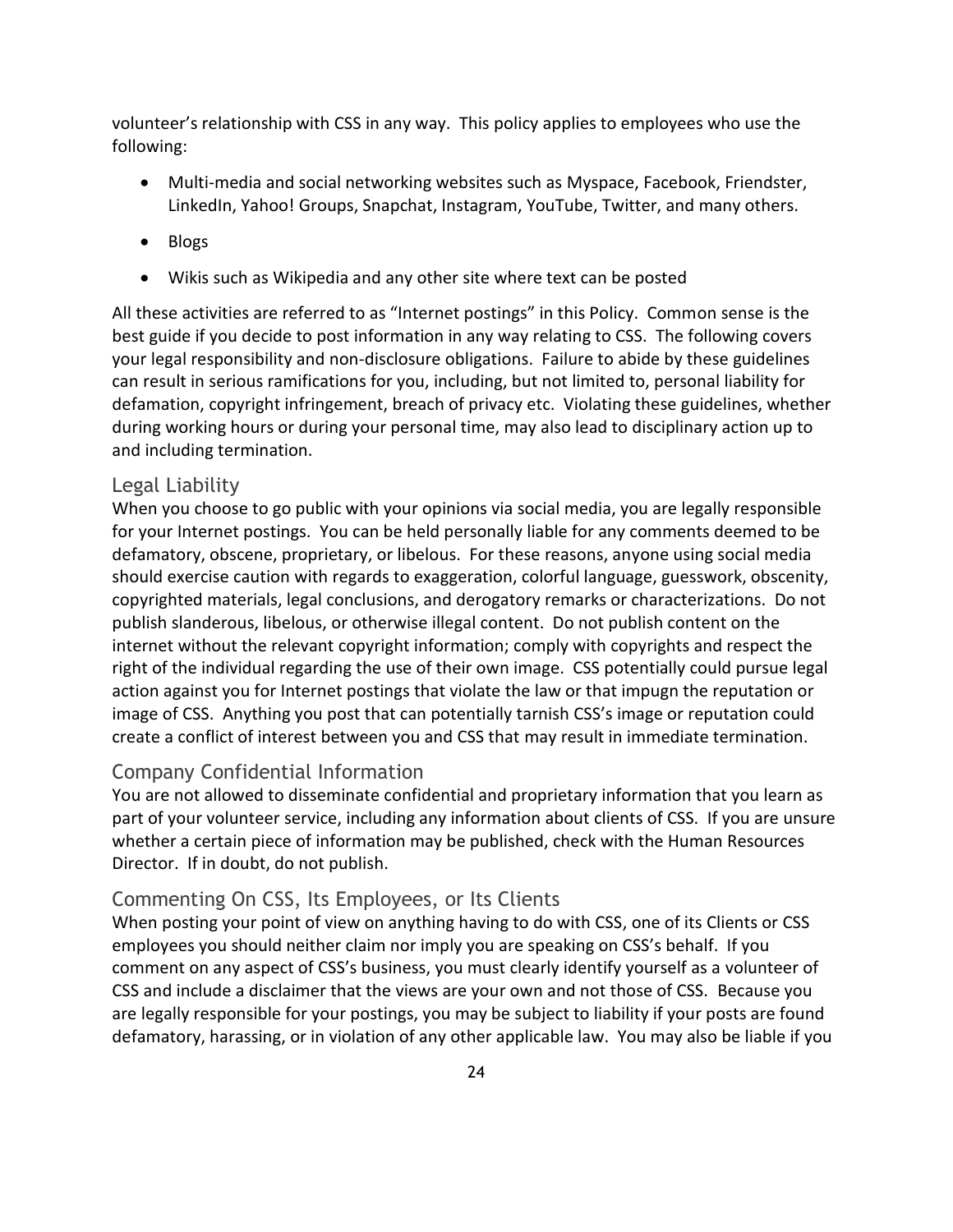make postings which include confidential, proprietary, or copyrighted information, including any information about individual employees or clients. All these types of postings are prohibited under this policy.

CSS recognizes that volunteers may, on occasion, have concerns about CSS' decisions or how it operates its business. If volunteers have such concerns, CSS has an open door policy and encourages its employees to bring any concerns they may have to the attention of their program's volunteer representative so those concerns can be addressed in a constructive manner and do not result in unfounded and inaccurate rumors.